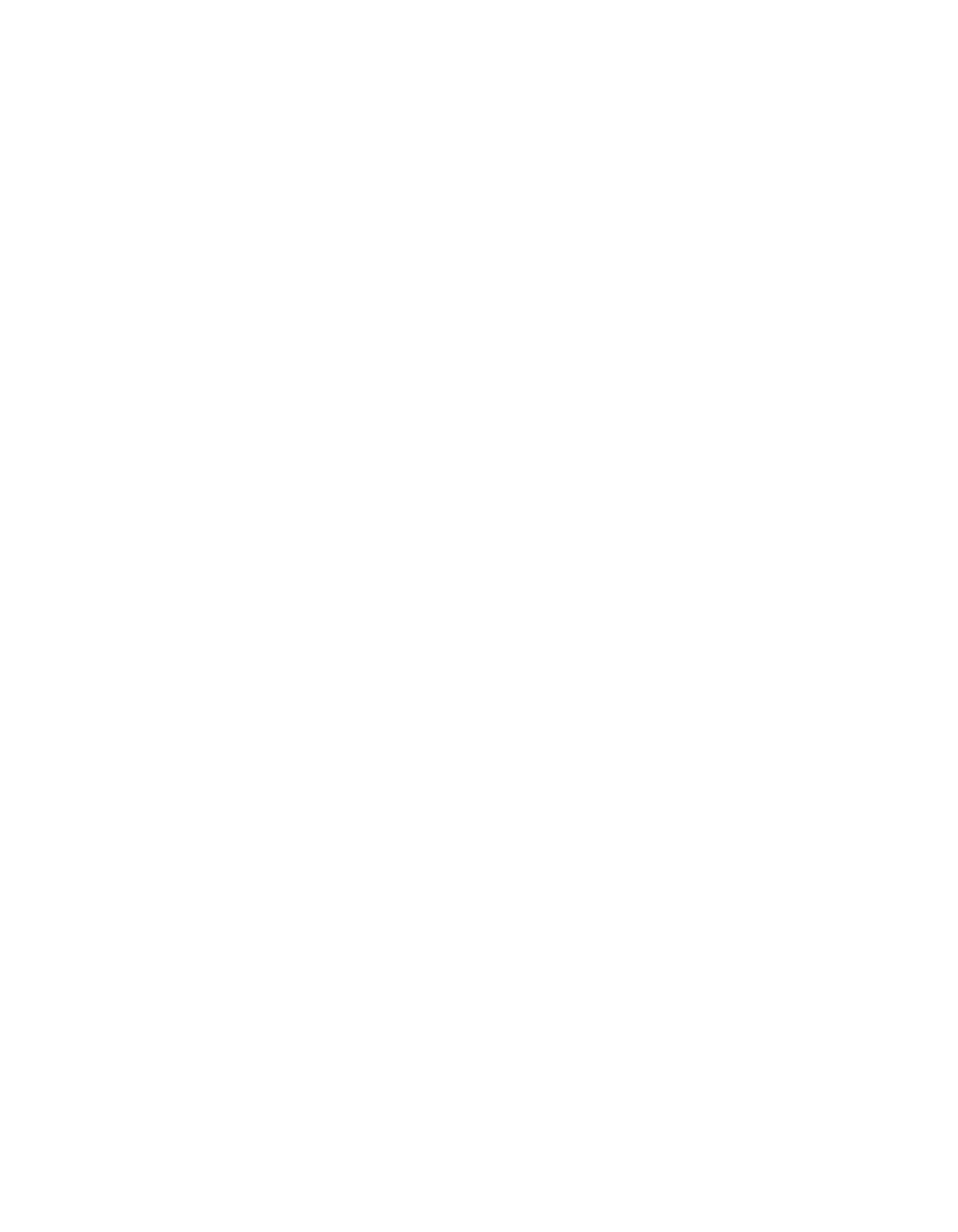

# **About this report**

*Cancer medicines shortages in Europe, Policy recommendations to prevent and manage shortages* is an Economist Intelligence Unit (EIU) Healthcare study which was supported by the European Society for Medical Oncology (ESMO). This report discusses the causes contributing to shortages of oncology medicines and articulates recommendations to address them.

Anelia Boshnakova, Senior Information Specialist was the main project researcher, supported by Aditi Karnad, Health Research Analyst. Annie Pannelay, Principal for EIU Healthcare served as senior advisor and Daljeet Singh was responsible for layout and design. We wish to thank the experts listed in the Objective and methods section for their time and insights.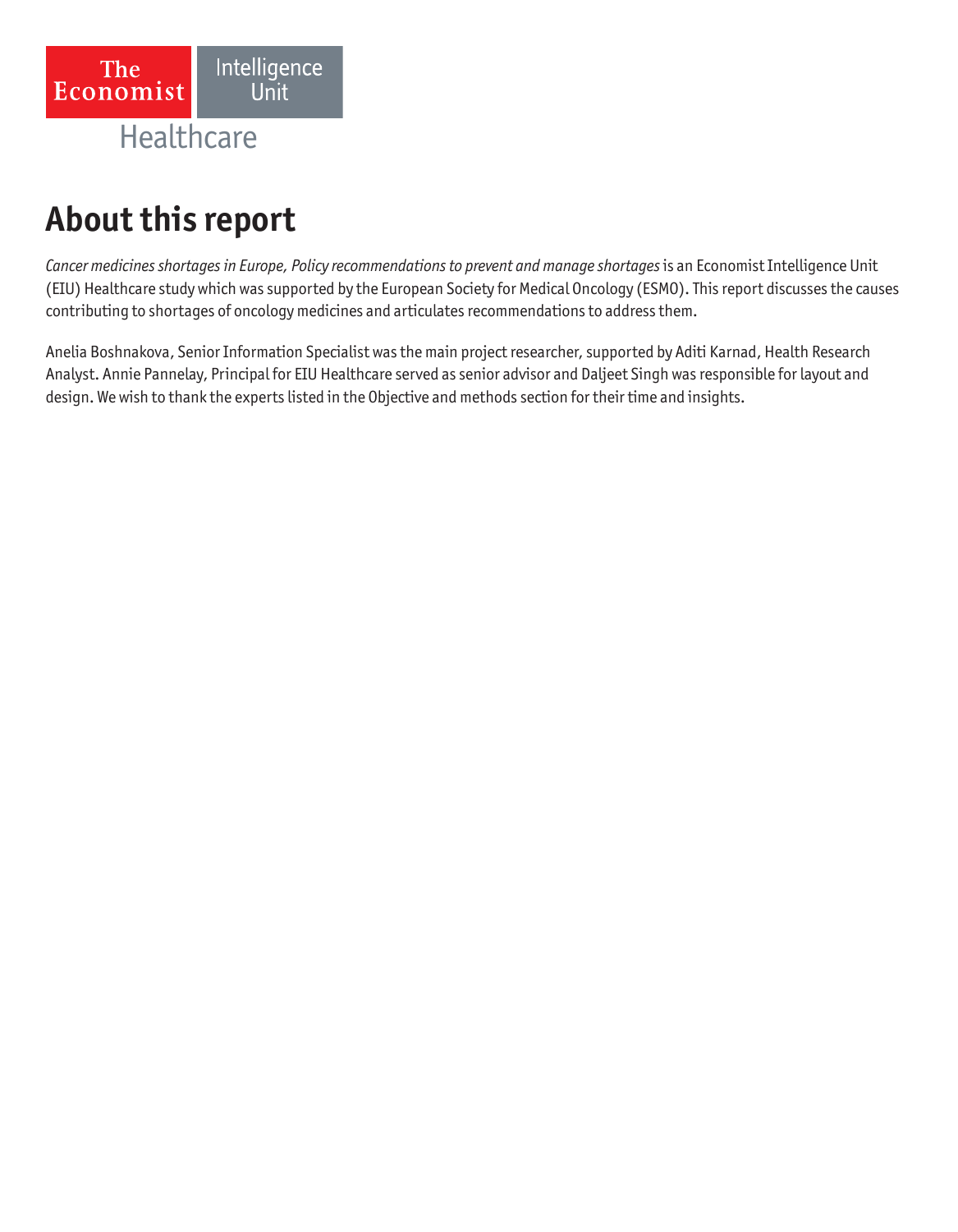### **Cancer medicines shortages in Europe Policy recommendations to prevent and manage shortages**



# **Contents**

| <b>Executive summary</b>                                   | $\overline{2}$ |
|------------------------------------------------------------|----------------|
| <b>Objectives and methods</b>                              | 4              |
| Magnitude, causes and impact on patient care               | 6              |
| Current policy frameworks for medicines supply             | 11             |
| Existing policy initiatives addressing medicines shortages | 13             |
| <b>Policy recommendations</b>                              |                |
| <b>Conclusion</b>                                          | 23             |
| <b>References</b>                                          | 25             |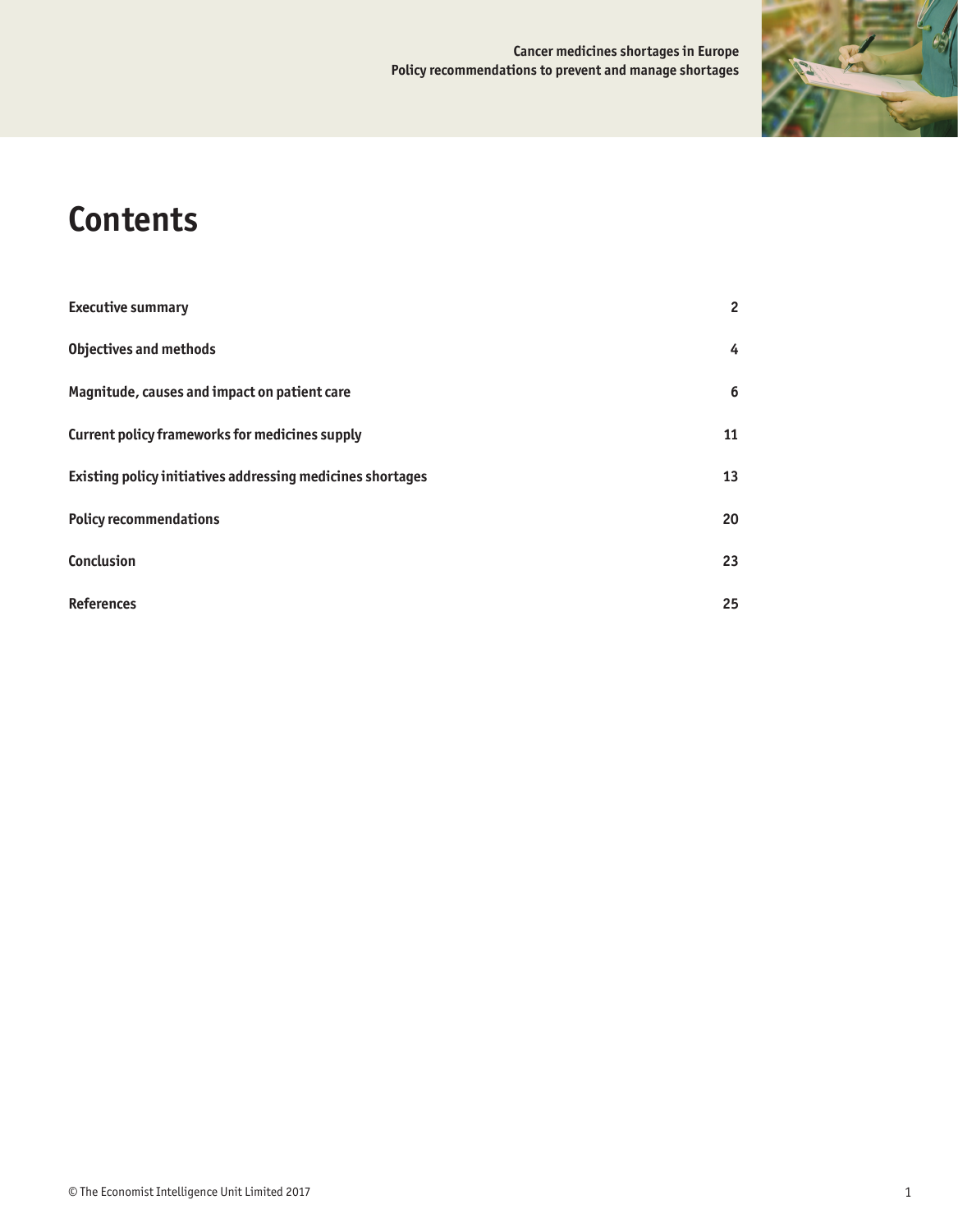<span id="page-3-0"></span>

**Cancer medicines shortages in Europe Policy recommendations to prevent and manage shortages**

# **Executive summary**

**A** ccess to medicines for cancer patients is crucial for providing high quality care. However, cancer medicines shortages are a problem affecting countries across Europe. These shortages occur when the supply of medicines, identified as essential by the health system, is insufficient to meet public health and patient needs.<sup>1</sup> Why do these shortages exist, and how can we prevent them? The Economist Intelligence Unit were commissioned by the European Society for Medical Oncology (ESMO) to investigate medicines shortages in Europe, what can be done to prevent medicines shortages, explore their impact on the provision of care and how to mitigate the impact on patients, clinicians and pharmacists.

The research team performed a review of the academic and grey literature, and convened a panel of experts, with the goal of developing policy recommendations to improve the management of medicines shortages in Europe.

The World Health Organization (WHO) has led on tackling the issue of medicines shortages globally. The WHO emphasises the need for coordinated action between multiple stakeholders to prevent and manage shortages, in order to meet targets in the United Nations' 2030 Agenda for Sustainable Development.<sup>2</sup> However, the system for regulating medicines in the 31 countries of the European Economic Area (EEA) – which includes the 28 European Union (EU) countries plus Iceland, Liechtenstein and Norway – is unique in the world. ${}^{3}$  It is based on a regulatory network of about 50 national competent authorities in the EEA Member States working together with the European Medicines Agency (EMA) and the European Commission.4 The EMA has a key role in coordinating initiatives to develop long-term strategies for the prevention and mitigation of the impact of medicines shortages in Europe. The EMA has primarily had to deal with shortages caused by quality and manufacturing issues.

A range of stakeholders, including international health organisations, manufacturers, wholesalers, pharmacists, clinicians and other healthcare professionals, have suggested finding global or European solutions to the issue of medicines shortages. However, healthcare remains a national responsibility in EU Member States. Therefore, medicines shortages cannot be resolved by supranational institutions alone. EU countries' governments and health authorities need to focus on policy measures at a national level. When national policies addressing the issues of medicines shortages are in place, crosscountry collaboration will be more impactful in finding solutions that could be implemented across Europe.

Informed by findings from our literature review and following consultation with experts representing all key stakeholders, we present six policy recommendations for countries across Europe.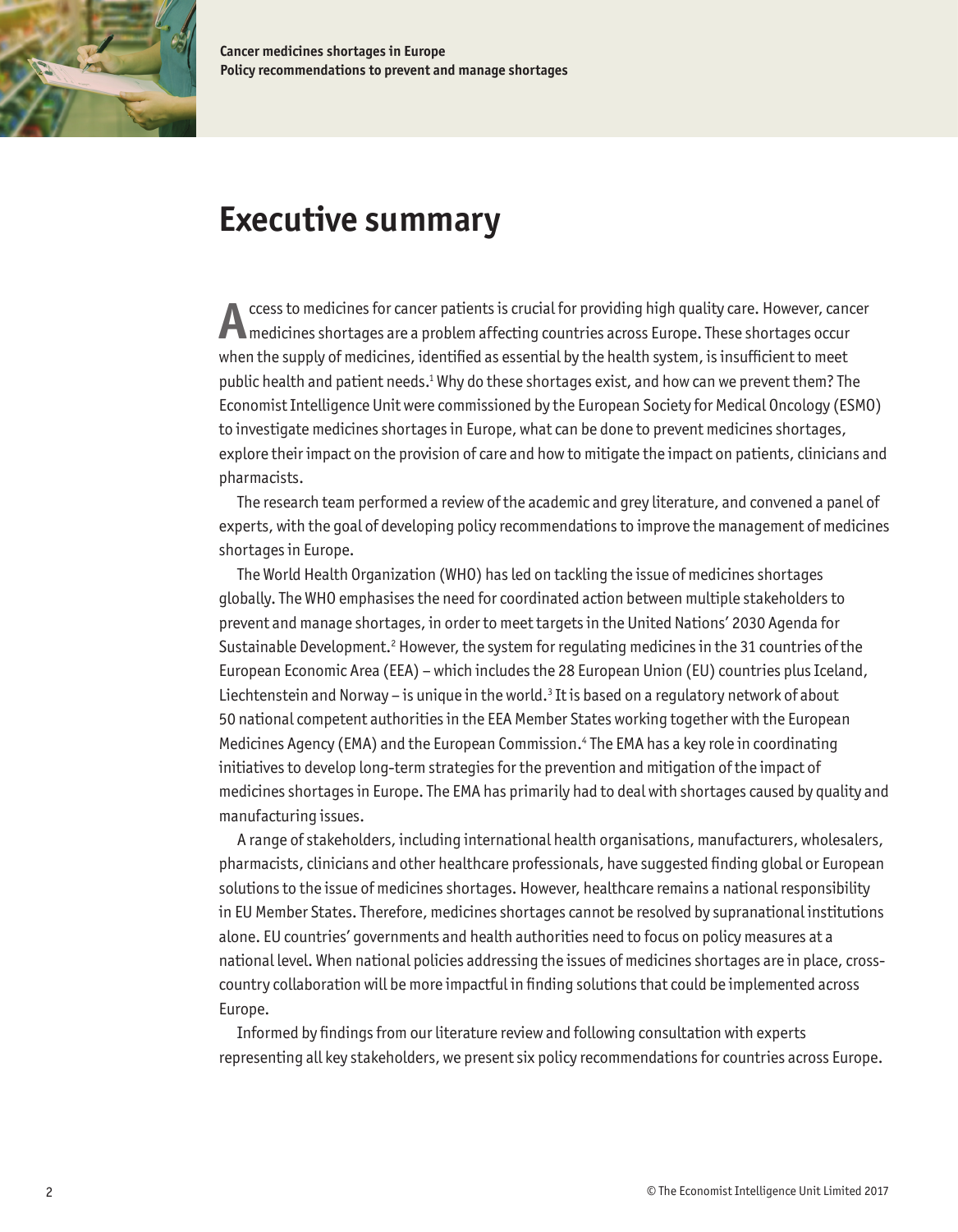

# **Six policy recommendations to address cancer medicines shortages in Europe**

#### **Recommendation 1**

#### **Introduce legislation for early notification requirements for medicines shortages**

- National legislation for early notification from manufacturers should be implemented in all European countries, as stipulated in Directive 2001/83/EC.
- The legislation should include a requirement for manufacturers to provide information about the reasons for discontinuation of supply.

#### **Recommendation 2**

#### **Establish strategic plans for medicines shortages**

- Countries should establish a task force to develop a national strategic plan for medicines shortages, underpinned by national legislation and funding.
- $\bullet$  This initiative could be proposed at a European level, with countries having an option to implement it on a national level.

#### **Recommendation 3**

#### **Develop catalogues of shortages**

- All European countries should develop a national system for reporting medicines shortages based on a minimum set of data requirements.
- European regulatory authorities (Heads of Medicines Agency (HMA)/EMA) could 1) coordinate the development of a harmonised procedure for reporting of shortages, based on a shared definition, and 2) develop a platform/database to collate the reports from the national systems.
- All stakeholders, including patients and physicians, should have access to a user-friendly, web-based system to report shortages.

#### **Recommendation 4**

#### **Develop essential medicines lists and assess the risk for shortages**

- Countries should develop national essential medicines lists based on the WHO Model List of Essential Medicines (EML).
- The EMA Risk Indicators for Shortages (manufacturing and quality) should be used to identify high-risk products.

#### **Recommendation 5**

### **Introduce incentives for production infrastructure improvements**

- Health systems/payers in European countries should consider financial incentives for production infrastructure improvements to address economic causes of manufacturing issues.
- Incentives for suppliers to enter and remain in a national market could also be considered.

#### **Recommendation 6**

#### **Establish procurement models designed to prevent medicines shortages**

- Good procurement practices that address predictability and profitability for medicines manufacturers should be identified. These could include using tender criteria that include price as well as other factors, e.g. quality track record of manufacturers.
- Tender cycle harmonisation could be considered within and across countries.
- National procurement for medicines experiencing shortages could be considered.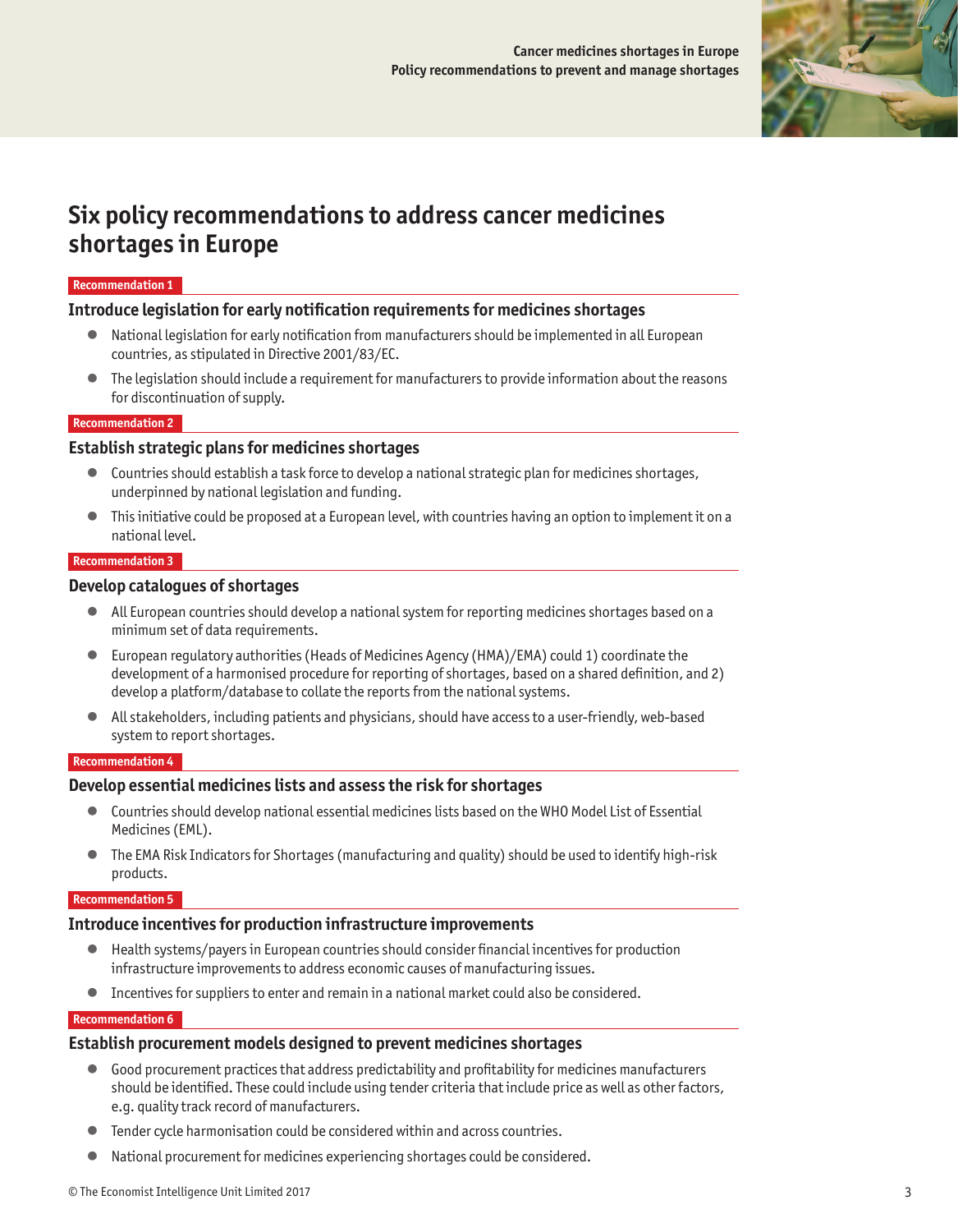<span id="page-5-0"></span>

**Cancer medicines shortages in Europe Policy recommendations to prevent and manage shortages**

# **Objectives and methods**

The focus of this research is medicines shortages rather than medicines unavailability, which is a<br>broader concept and includes, among other reasons, lack of access to medicines due to high cos **I** broader concept and includes, among other reasons, lack of access to medicines due to high cost (unaffordability). Medicines shortages occur when the supply of medicines "identified as essential by the health system" is "insufficient to meet public health and patient needs."<sup>1</sup> This understanding of the concept of medicines shortages is based on the draft definition that was discussed at an expert meeting convened by the WHO.<sup>1</sup>

This study investigates how and why medicines shortages in Europe are affecting essential cancer medicines and what can be done to prevent and mitigate the impact on patients, clinicians, pharmacists and other stakeholders. The study was commissioned by ESMO in keeping with its mission to promote equal access to optimal cancer care for all cancer patients. In the last decade ESMO has conducted a series of studies on the availability, out-of-pocket costs and accessibility of opioids and antineoplastic medicines in Europe.5, 6

The aim of this research is to recommend policy measures that could be successful in addressing the issue of cancer medicines shortages in the European context. Parts of the discussion are more pertinent to the countries of the European Union and the European Economic Area – the 28 EU countries plus Iceland, Liechtenstein and Norway. Where relevant, we have included examples from other geographies, most notably the United States of America (USA). The policy measures discussed here are, nevertheless, applicable to the 53 countries in the WHO European Region and across the world.

This research project included a literature review to investigate the magnitude and causes of cancer medicines shortages and their impact on patient care. The systematic and structured search included the following steps:

- Focused searching of the biomedical database MEDLINE/PubMed
- Search of specialist sources for non-journal literature (using Google advanced search techniques and targeted searches of relevant organisations' websites)
- Supplementary search techniques e.g. citation tracking, reference list scanning, and related articles searches (using PubMed and Google Scholar related search algorithms)

Existing policy initiatives addressing the issue of medicines shortages were reviewed and analysed, and key themes identified. Selected policy initiatives were discussed with a panel of experts at an advisory editorial board meeting, and one-to-one interviews. The expert panel included representatives of health authorities, professional associations of pharmacists, oncologists, and the pharmaceutical industry, as well as patient advocacy groups:

- Brendan Cuddy, European Medicines Agency (EMA), Observer
- Alexandru Eniu, European Society for Medical Oncology (ESMO)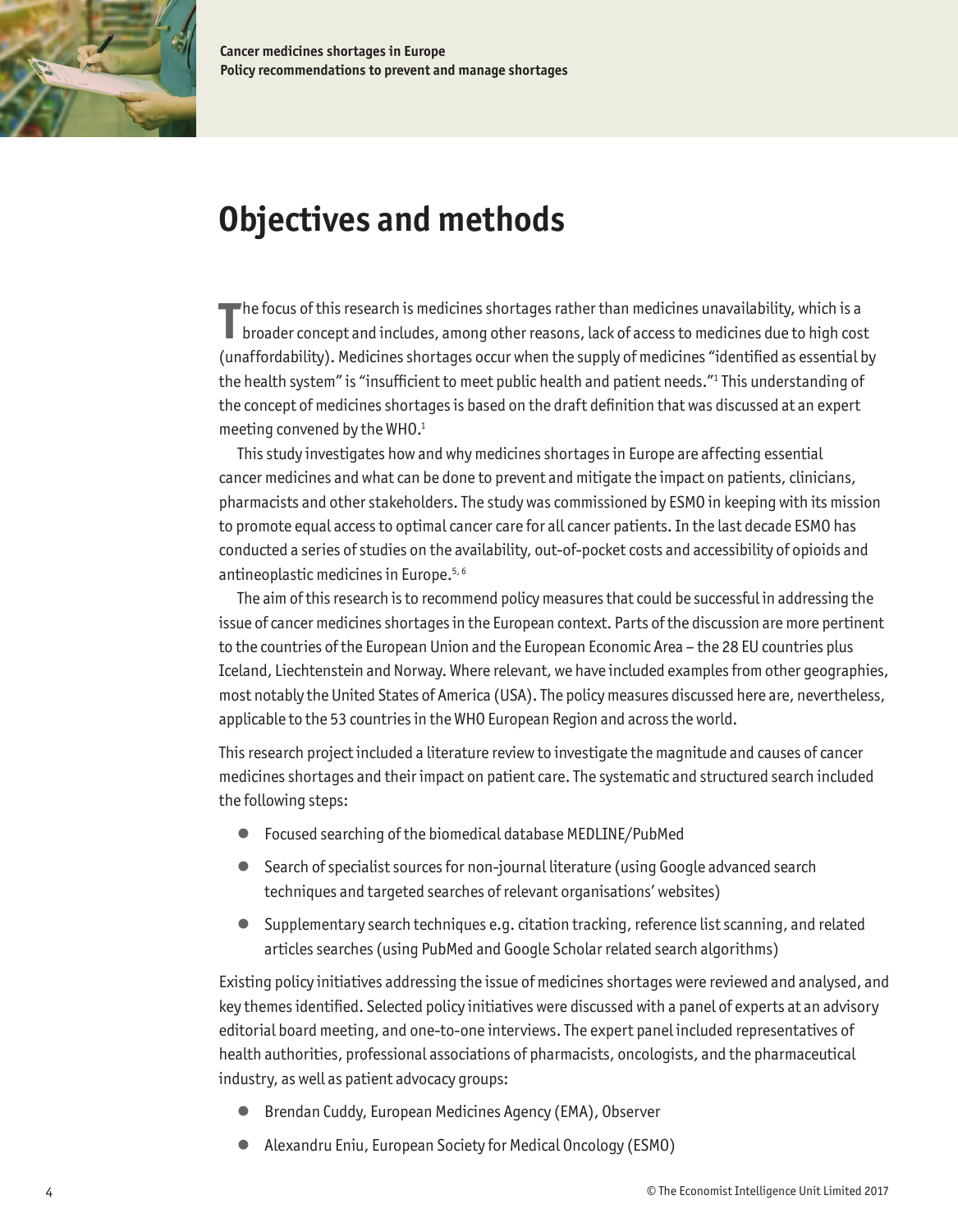

- Richard Freudenberg, European Association of Euro-Pharmaceutical Companies (EAEPC)
- Roberto Frontini, European Association of Hospital Pharmacists (EAHP)
- Klaus Meier, European Society of Oncology Pharmacy (ESOP)
- Koen Nauwelaerts, Medicines for Europe
- Vlad Voiculescu, Former Minister of Health, Romania
- Malvika Vyas, European Society for Medical Oncology (ESMO)
- Andrew Winterbottom, Fight Bladder Cancer

After the advisory meeting we conducted additional interviews with Klaus Meier, President of the European Society of Oncology Pharmacy; Vlad Voiculescu, Former Minister of Health in Romania; and Dr Fatima Cardoso, Director Breast Cancer unit, Champalimaud Clinical Centre, Portugal and Member of ESMO's Executive Board.

The Economist Intelligence Unit bears sole responsibility for the content of this report. The findings and the views expressed in the report do not necessarily reflect the views of the experts involved.

We thank the ESMO Public Policy Steering Committee for their input.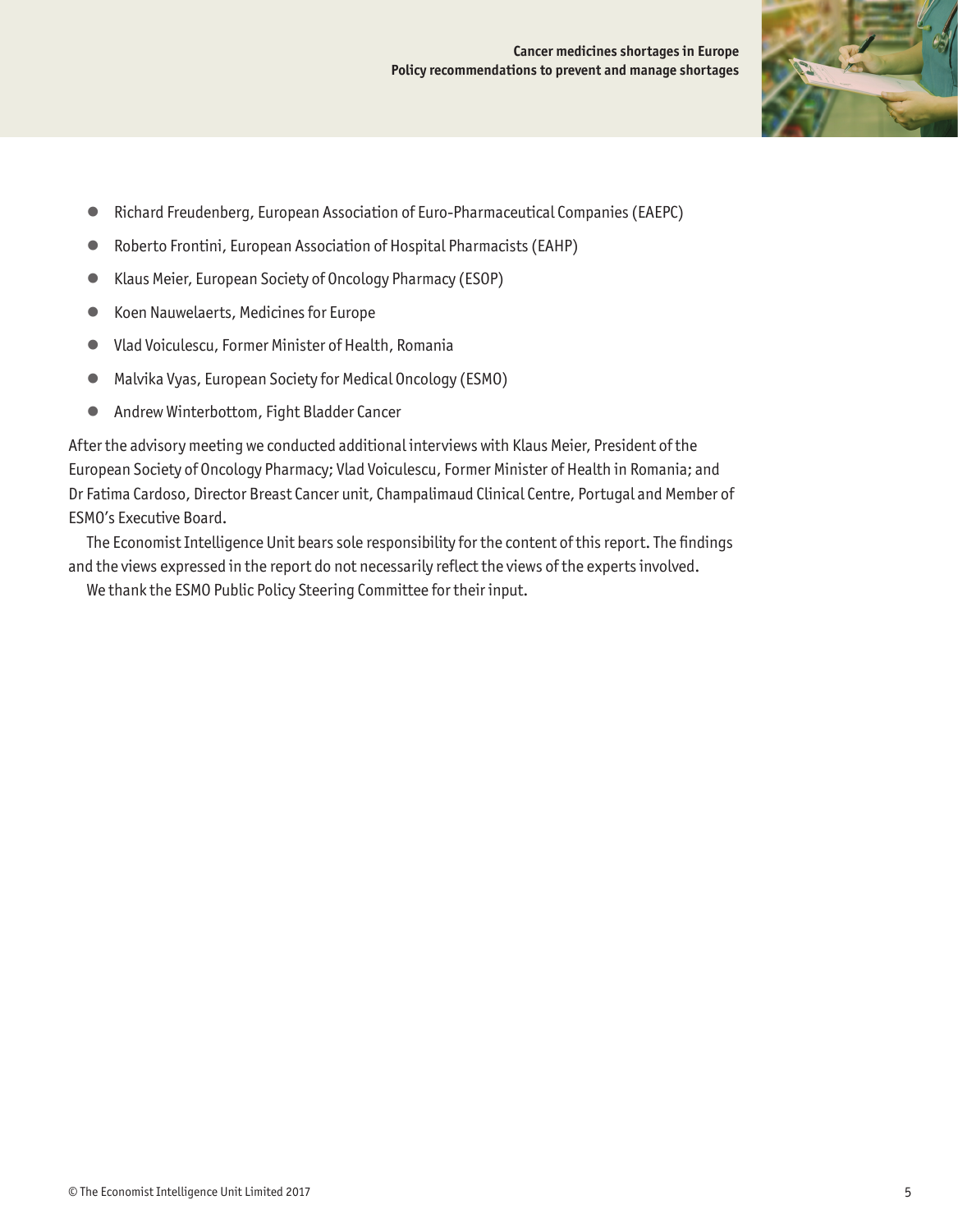<span id="page-7-0"></span>

# **Magnitude, causes and impact on patient care**

#### **What are medicines shortages?**

Various definitions of medicines shortages are used by different organisations. A recent review identified twenty-six definitions of medicines shortages, whereas a WHO commissioned systematic review found an even larger number of definitions – fifty-six.<sup>1,7</sup>

Others attempts at definitions state that even the term "shortages" is not broad enough to fully describe the issue.7-10 Significant work towards the development of a harmonised definition of medicines shortages has been carried out in the last few years under the coordination of the WHO and the EMA.1, 11, 12

## **Medicines shortages are common and mostly affect cheap, generic medicines**

Medicines shortages are a global problem, affecting countries at all levels of development.13, 14 The WHO emphasises the coordinated action of multiple stakeholders to prevent and manage shortages to enable member countries to meet the targets related to access to medicines of the United Nations' 2030 Agenda for Sustainable Development.<sup>13</sup>

In the period leading up to 2012 the USA experienced frequent medicines shortages, with an estimated 500,000 cancer patients affected by oncology medicines shortages annually.15 The situation with escalating medicines shortages in the country was addressed by creating a legal mandate for action, through a Presidential Executive Order and new legislation.<sup>16</sup> As a result the US Food and Drug Administration (FDA) developed a strategic plan for the prevention and mitigation of drug shortages for a range of medical conditions including cancer.<sup>17</sup>

Europe is no exception, medicines shortages have also become more commonplace in the last decade. Several recent surveys of hospital pharmacists, community pharmacists and clinicians found that in the last ten years most European countries have experienced medicines shortages with increasing frequency.<sup>5, 9, 18, 19</sup> About two-thirds of the respondents in the 2014 European Association of Hospital Pharmacists (EAHP) survey reported that shortages occur on a daily or weekly basis.<sup>18</sup>

These surveys all found that cancer medicines are one of the classes of medicines most commonly affected by shortages. The 2014 EAHP survey conducted in 36 countries reported that over half of the respondents (55%) have experienced shortages of cancer medicines.<sup>18</sup> After antimicrobial agents, oncology medicines were the class of medicines most frequently affected by shortages. The cancer medicines most commonly affected were: 5-flouroucil, carboplatin, cisplatin, doxorubicin (liposomal), etoposide, melphalan, methotrexate, oxaliplatin, and vincristine.18

A 2015 survey of 161 hospital pharmacists conducted by Pauwels et al. in 26 EU and non-EU countries in Europe also found that a large proportion of respondents (51%) reported shortages of cancer medicines.<sup>9</sup> Most of the affected medicines were inexpensive, generic, injectable medicines. Similar findings were reported in a survey of 48 European countries published in 2016 by ESMO in collaboration with medical oncology societies worldwide, international organisations and oncology pharmacists. This study found that common, inexpensive anticancer medicines included in the WHO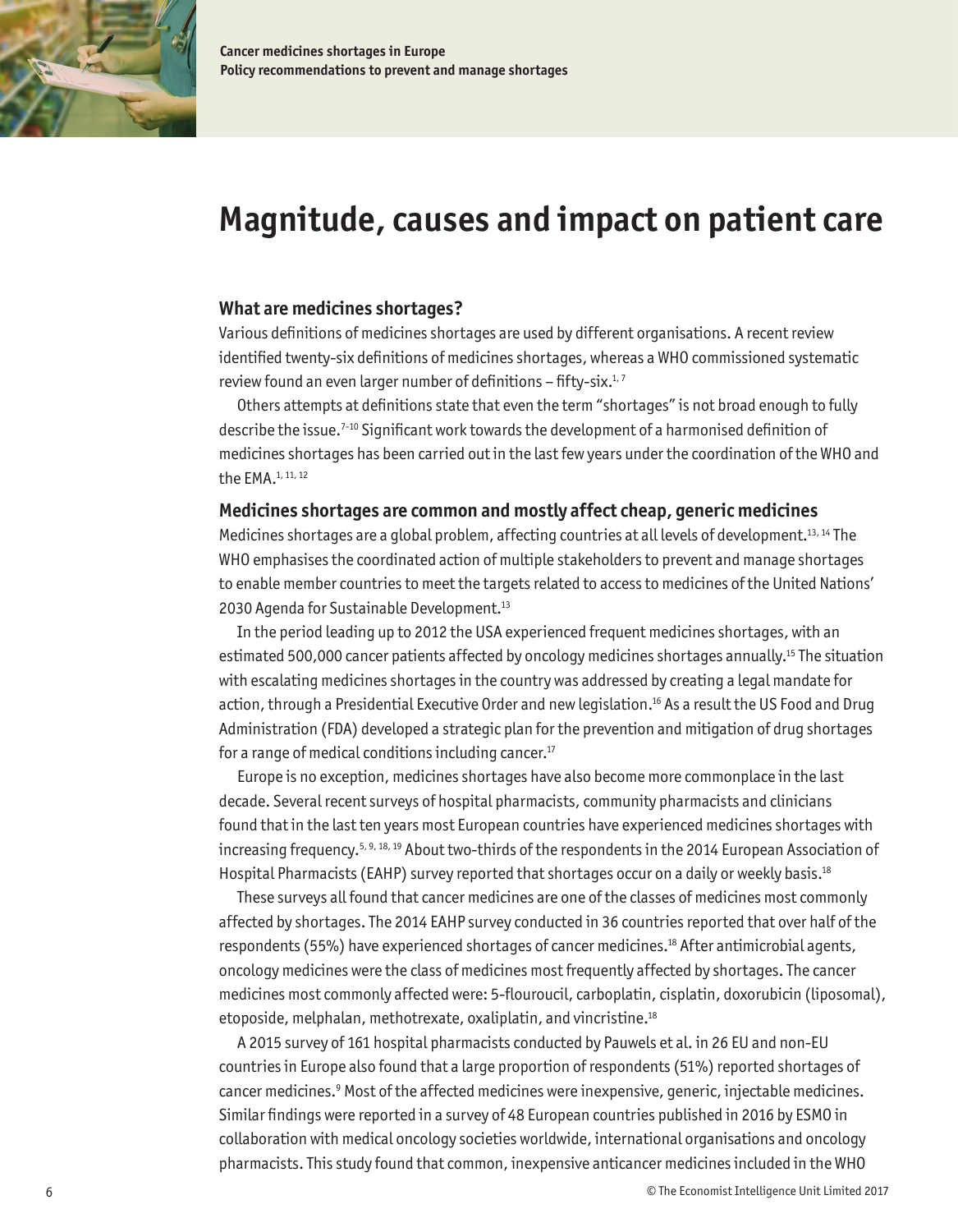

Model List of Essential Medicines, e.g. tamoxifen or cisplatin, were affected by shortages "largely due to manufacturing and distribution issues".5

A 2014 study by Pauwels and colleagues, focused on seven countries (Belgium, England, France, Germany, Italy, the Netherlands and Spain) that have a medicines shortages reporting system.20 It found that shortages of "antineoplastic and immunomodulating agents", medicines used for the treatment of cancer, represented 12% of all reported medicines shortages. The cancer medicines in short supply involved mostly generic medicines (54%) and injectable medicines (79%). Cancer medicines shortages are particularly challenging due to the impact on individual cancer patients' outcomes and the potential for a shortage of a single medicine to impact many patients as the same products are used – albeit through different protocols – to treat a wide range of cancers.<sup>20</sup>

Although several recent surveys present some data about oncology medicines shortages in Europe, a number of studies emphasise the scarcity of quantitative data, which makes it very difficult to assess the actual severity of the situation in Europe and estimate which countries are most affected.<sup>8, 20</sup>

#### **Medicines shortages harm patients and push up costs**

Surveys conducted by the EMA, EAHP, the Institute for Safe Medication Practices (ISMP) and others in Europe and the USA report that medicines shortages have a significant impact on patient care.<sup>9, 18, 21, 22</sup> Shortages can lead to failure to treat, delayed treatment, the use of less desirable – often expensive – alternative products, an increased potential for errors or adverse events related to using alternative medicines or dosages, and exclusion from treatment, to list just a few of the reported outcomes.<sup>9, 23-28</sup> Inability to provide curative treatment or delaying chemotherapy as a result of shortages can have significant consequences for patient outcomes, including survival rates.<sup>15</sup>

For paediatric cancers the situation can be particularly serious, as the medicines affected by shortages are curative and with few proven effective alternatives.<sup>29</sup> To minimise the impact on the care for this particularly vulnerable patient group, a number of ethical protocols and frameworks have been developed in the US for prioritising or rationing limited supplies of chemotherapy or adjuvant therapy medicines.29-31 This work required the efforts of multidisciplinary groups of experts including paediatric oncologists, pharmacists and hospital administrators.

However, published academic literature on the impact of medicines shortages on cancer patients' outcomes is scarce. With few exceptions<sup>32</sup> the vast majority of clinical studies on the impact of cancer medicines shortages on patient care are based in the USA.<sup>33-41</sup> In a 2015 recent study Pauwels and colleagues found that medicines shortages in European countries have not been empirically investigated as much as in the USA. $^9$ 

The economic impact of oncology medicines shortages on healthcare payers, providers and cancer patients has been the focus of several studies.<sup>42-44</sup> Increased costs for the healthcare system result from staff time diverted to dealing with shortages and the higher costs of alternative treatments for payers/ insurers.<sup>18, 23, 44</sup> A survey by the European Society of Oncology Pharmacy (ESOP) found that around twothird of cases (67.3%) of medicines shortages were managed by pharmacists without disrupting the treatment of patients. However, this comes at the cost of the extra time spent on managing shortages and the higher costs for alternative medicines.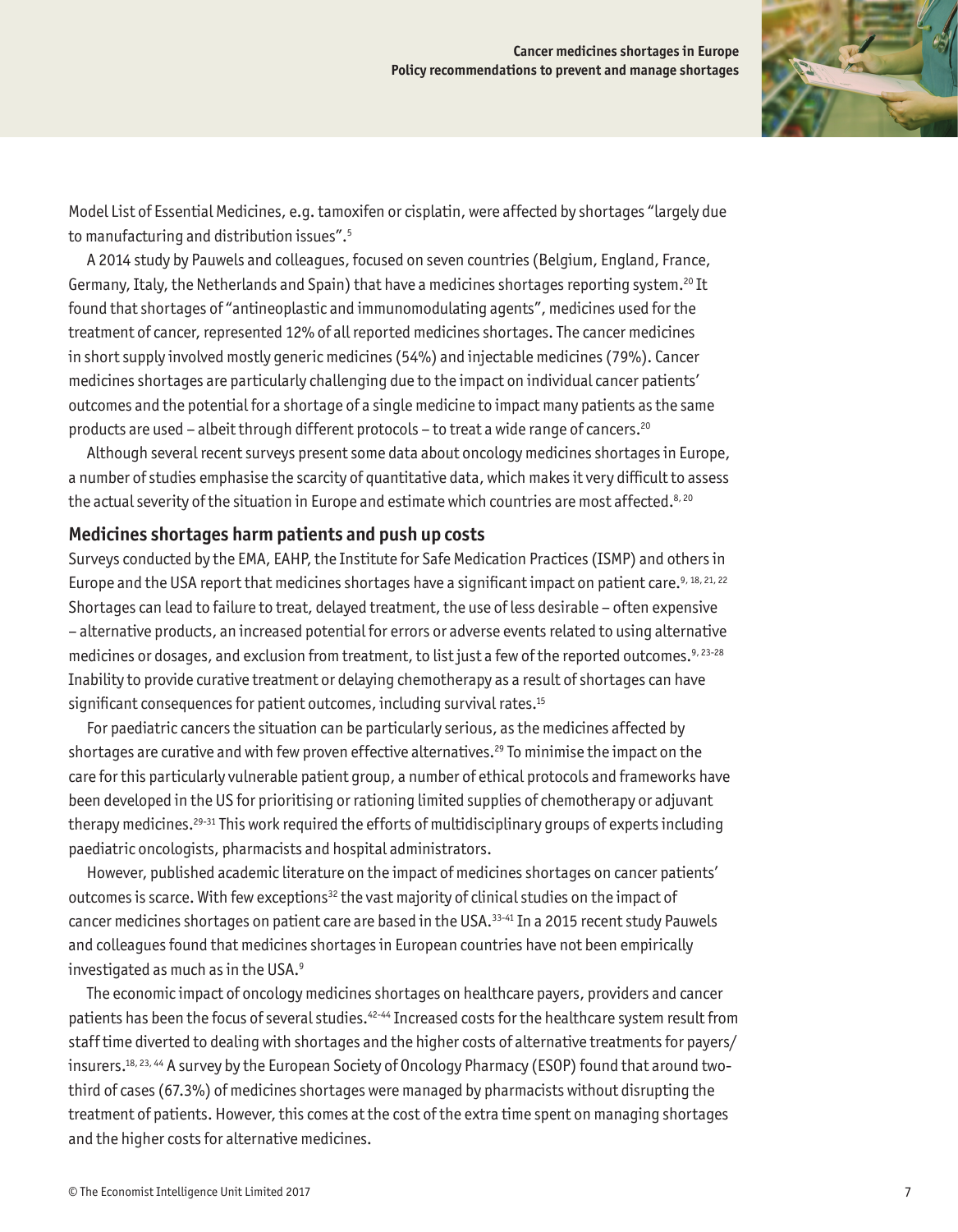

Higher costs of alternative cancer treatments have also led to significant increases of patient outof-pocket payments in the US.44 Pauwels and colleagues' survey of medicines shortages in general (not focused on oncology medicines) in 26 European countries found that shortages had a significant impact on healthcare providers' costs, but "rarely or never" had a direct cost impact on patients.<sup>9</sup> However, the financial implications for patients could be more serious than thought, as most of the respondents were from countries with strong public health systems.

Interviews conducted for this research highlighted the lack of awareness about the issue of medicines shortages among patients and the general public, and even policymakers in many European countries. For example, Klaus Meier described in our interview how about 170,000 patients with colon cancer in Germany could not be treated properly as a result of shortages of fluorouracil (5FU) five years ago. This seemingly came as a great surprise to the general public and healthcare policymakers. [Interview with Klaus Meier, 20th February 2017] Another interviewee, Fatima Cardoso, noted that news media usually cover issues with access to new, expensive medicines, while shortages of inexpensive medicines rarely register in the public interest. [Interview with Fatima Cardoso, 20th March 2017]

Awareness about medicines shortages among all stakeholders is crucial to "stimulate collaboration and introduce specific measures against shortages".<sup>8</sup> The lack of awareness among patients and the general public might explain why not much has been done to address the issue of shortages in some countries.

Although there is general agreement about the significant impact of cancer medicines shortages on patient care, there is a need for robust data about the impact of shortages on patient outcomes and the out-of-pocket costs for cancer patients and their families.

### **Shortages are the result of the interplay of many issues**

The causes for medicines shortages are complex and multifactorial.<sup>10, 45, 46</sup> A 2016 report by the FDA identified the following reasons for these shortages:  $47$ 

- Quality: manufacturing issues 37%
- Quality: delays/capacity 27%
- Raw materials 27%
- Increased demand 5%
- Discontinuation 2%
- Loss of manufacturing site 2%

In 2013 the consultant group Birgli published a report on medicines shortages in Europe that aimed to investigate the causes behind shortages, the current action to reduce shortages, and to propose a number of solutions for a range of stakeholders.10 The Birgli report identified 19 different reasons for medicines shortages – categorised as either unpredictable or predictable shortages. Their research concluded that there are three main areas of underlying causes: economic, business, and supply chain root causes.10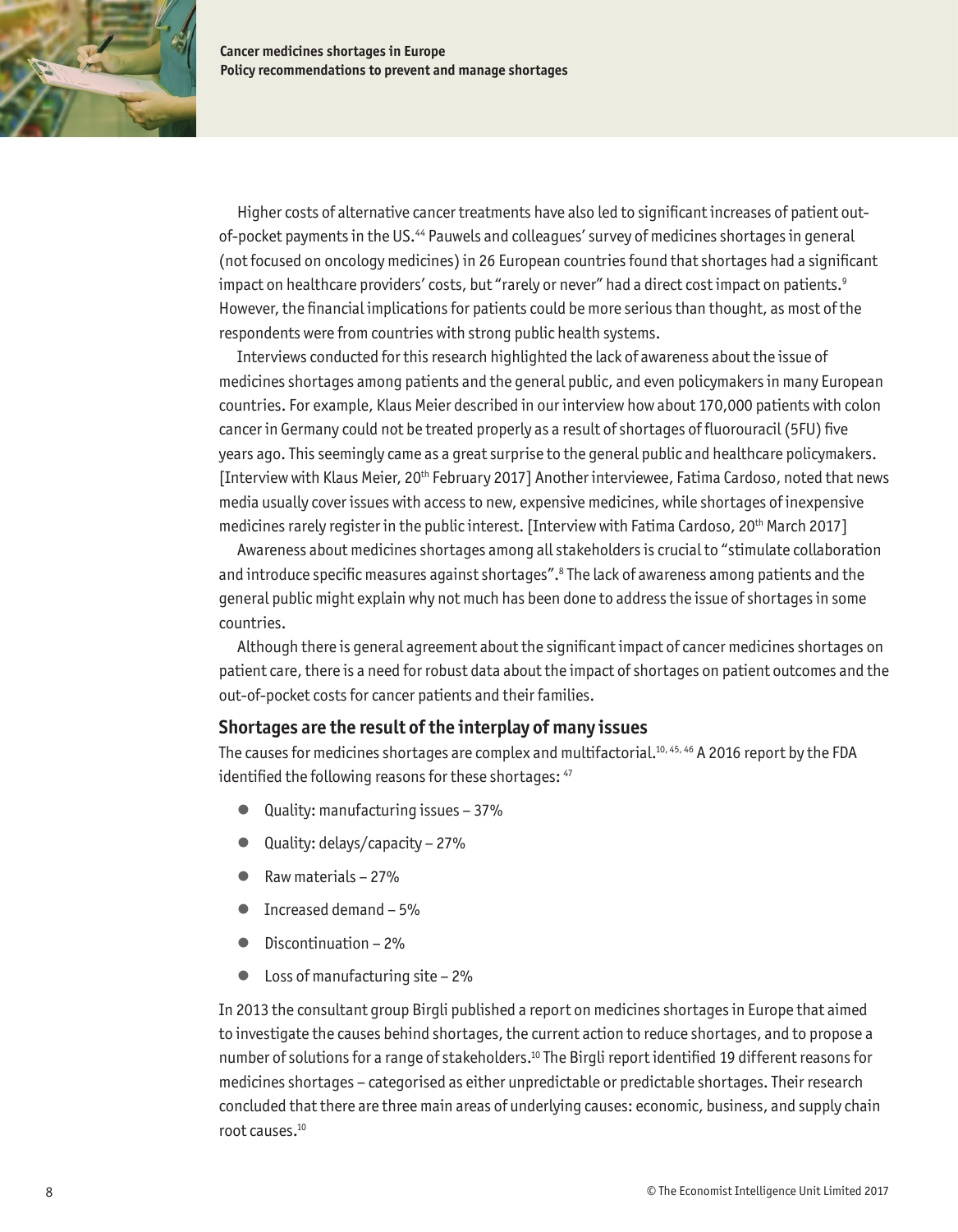

To ensure access to healthcare, payers and policymakers often attempt to reduce healthcare spending through reductions of pharmaceutical prices via a tendering process based exclusively on price. Such cost-cutting measures can lead to medicines shortages as manufacturers may decide to withdraw from the market in a certain country – as happened in Greece in 2012 – or cease production of products that are no longer profitable.10, 46

National medicines reimbursement and pricing policies vary between countries in Europe. Prices of medicines are regulated on a national or even on a regional level within countries, based on multiple criteria for negotiations with manufacturers/distributors.46 Differences in the prices of medicines between countries can result in parallel trade within the common internal EU market, and thus cause or exacerbate medicines shortages in some "lower price" countries.46 This is a leading cause for medicines shortages affecting a number of Eastern and Central European countries, as well as Portugal and the UK.

De Weerdt and colleagues conducted a review in 2015 to investigate the legal and regulatory measures in the European pharmaceutical framework as a potential cause for medicines shortages.46 They found that price and quality regulations are both important causes of medicines shortages or medicines unavailability.

Using the list of shortages presented in the Birgli report, almost half of the 161 respondents (41%) of a 2015 survey of hospital pharmacists by Pauwels et al. identified "manufacturing problems" as the most common cause of shortages.<sup>9, 10</sup> However, about a third of the pharmacists did not provide a reason for the shortages.<sup>9</sup> Similarly, a 2014 study by Pauwels and colleagues conducted in seven countries that had a reporting system for medicines shortages reported that in 64% of cases (435 of 671 medicines) the reasons for shortages were unknown.20 Production problems were identified as the leading cause for oncology medicines shortages (27%), and again, the causes for shortages for the vast majority (66%) of cancer medicines in short supply were unknown (see Figure 1).<sup>20</sup>



#### **Figure 1. Causes of shortages reported by hospital pharmacists**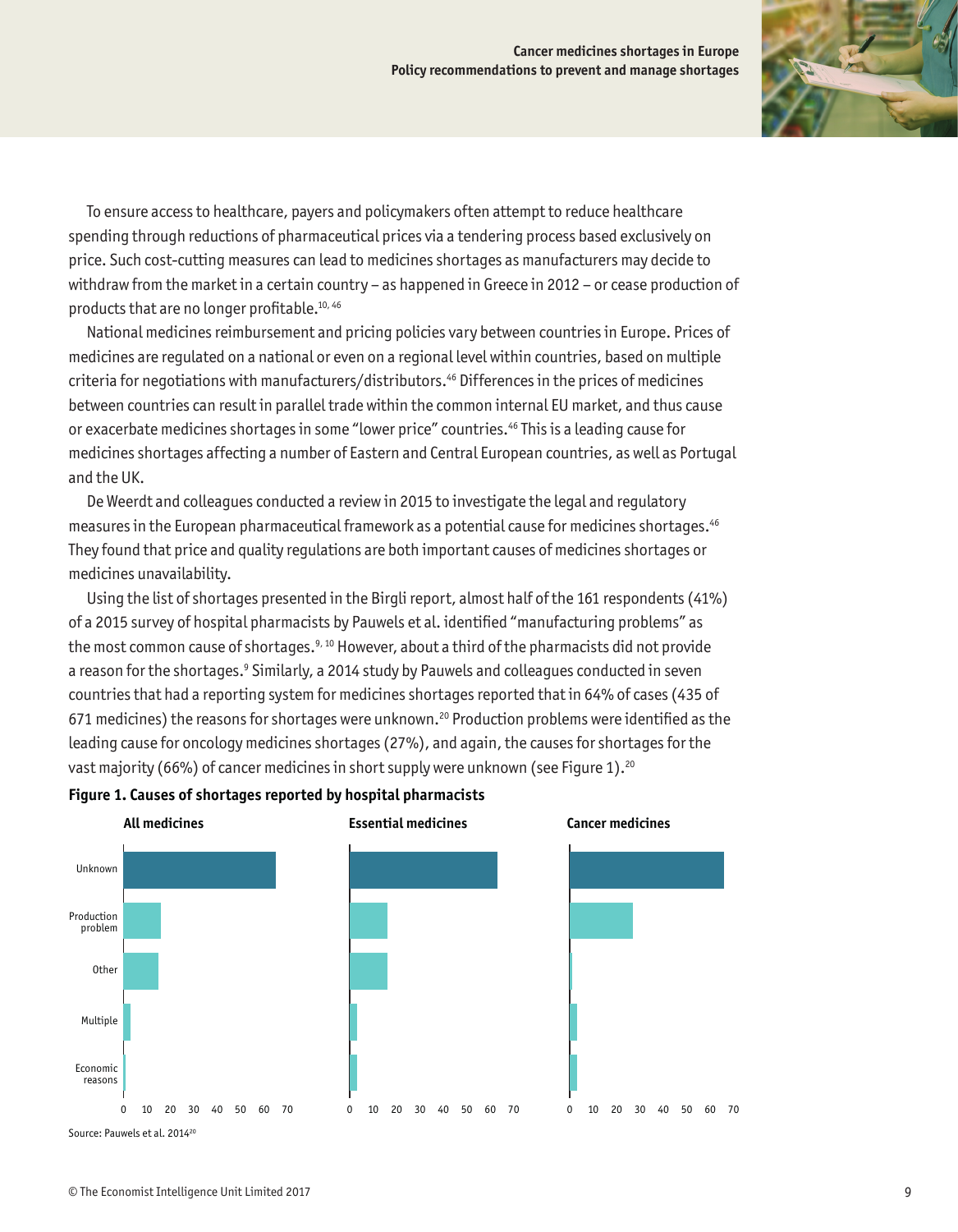

Different stakeholders have different perspectives and insights into the causes of shortages. However comprehensive, reliable information about the causes of medicines shortages in Europe is not available. Even in countries that have implemented national reporting systems the causes for shortages are "widely underreported".20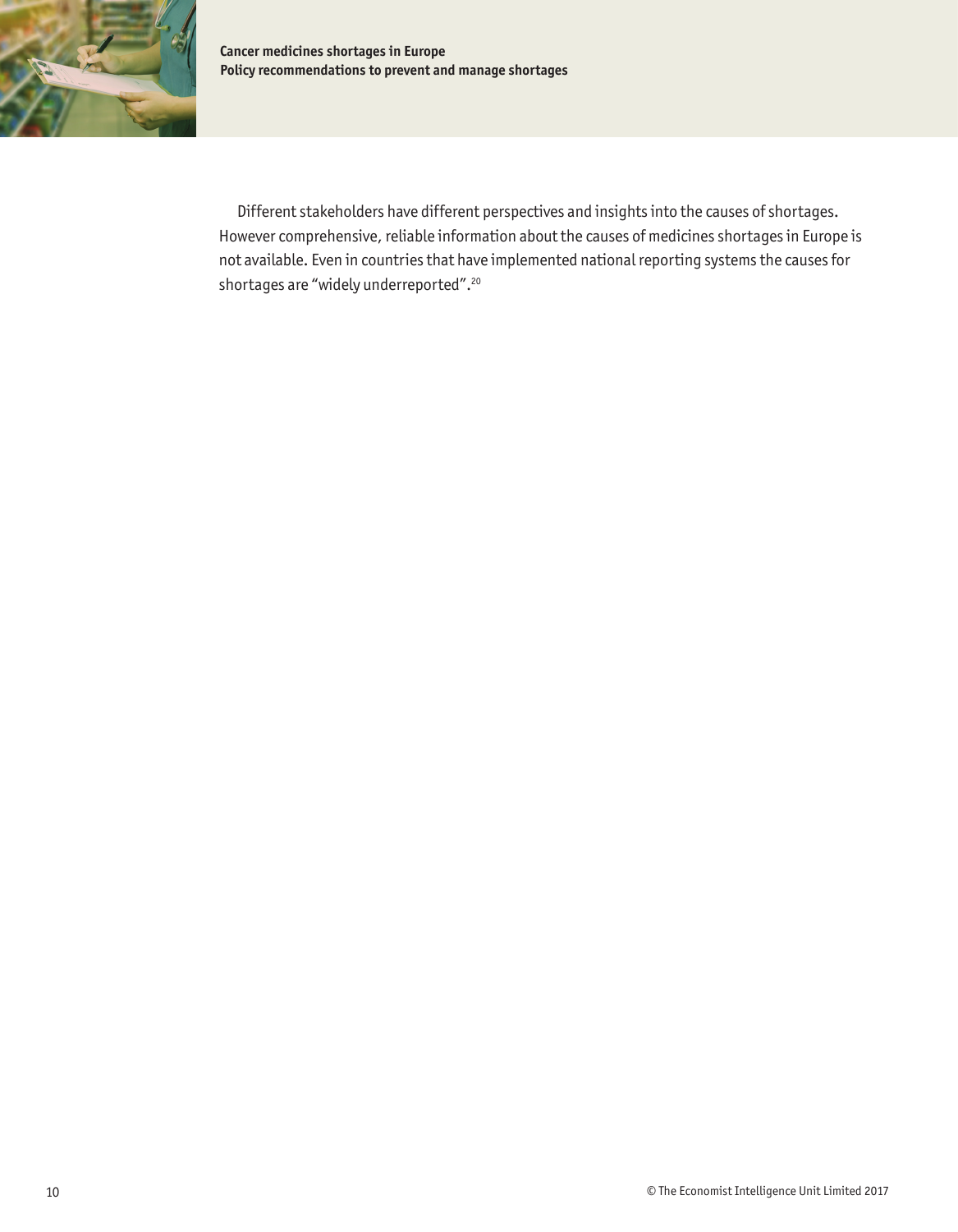

# <span id="page-12-0"></span>**Current policy frameworks for medicines supply**

**T** he system for regulating medicines in the 31 countries of the EEA is unique in the world. $^3$  The system is based on a regulatory network of about 50 national competent authorities in the EEA Member States working together with the EMA and the European Commission.4 The European Commission provides guidelines for Good Manufacturing Practice (Directive 2003/94/EC) and Good Distribution Practice (Guidelines of 5 November, 2013/C 343/01). EU legislation requires that each country "operates to the same rules and requirements" for the authorisation and monitoring of medicines.4 Once medicines have been granted marketing authorisation they can be distributed and traded within the territory covered by the relevant regulatory authority.

## **Box 1. The European regulatory framework for medicines**

#### **Marketing authorisation for medicinal products**

The EEA system has three different routes for medicines authorisation – centralised, decentralised, and mutual recognition route. The centralised procedure is compulsory for new medicines for the following conditions: human immunodeficiency virus (HIV) or acquired immune deficiency syndrome (AIDS); cancer; diabetes; neurodegenerative diseases; auto-immune and other immune dysfunctions; and viral diseases.<sup>3</sup> The EMA is responsible for the scientific assessment and monitoring of the safety of medicines developed by pharmaceutical companies.<sup>3</sup> Based on this assessment the European Commission grants or refuses marketing authorisation for medicines.4

The decentralised procedure is used when manufacturers apply simultaneously for marketing authorisation from the national competent authorities in more than one country if the medicine has not yet been authorised in the EU.

The mutual recognition procedure is used when a company has a medicine authorised in one country and submits an application for this authorisation to be recognised in other EU countries.

#### **Licensing of manufacturers, importers and distributors**

The national regulatory authorities of each EU Member State are responsible for the licensing and supervision of manufacturers and distributors in their respective jurisdictions.

#### **EU directives and national laws regarding the supply of medicines**

EU directives are one of the legal instruments available to the European institutions for implementing EU policies. For a directive to take effect at national level, EU countries must adopt a law to transpose it. While the transposition of the directives is mandatory, countries have some flexibility in the process which allows them to take into account specific national characteristics. There are a number of EU directives regarding the supply of medicines in EU Member States.<sup>46</sup> Article 81 (Directive 2001/83/EC) states that after entering the market, marketing authorisation holders and distributors are responsible for the "appropriate and continuous supply" of medicines to meet the needs of patients.<sup>46</sup> Article 23a of the same directive stipulates that manufacturers should provide at least two months' notice in advance of a temporary or permanent discontinuation of supply to the market.<sup>46</sup>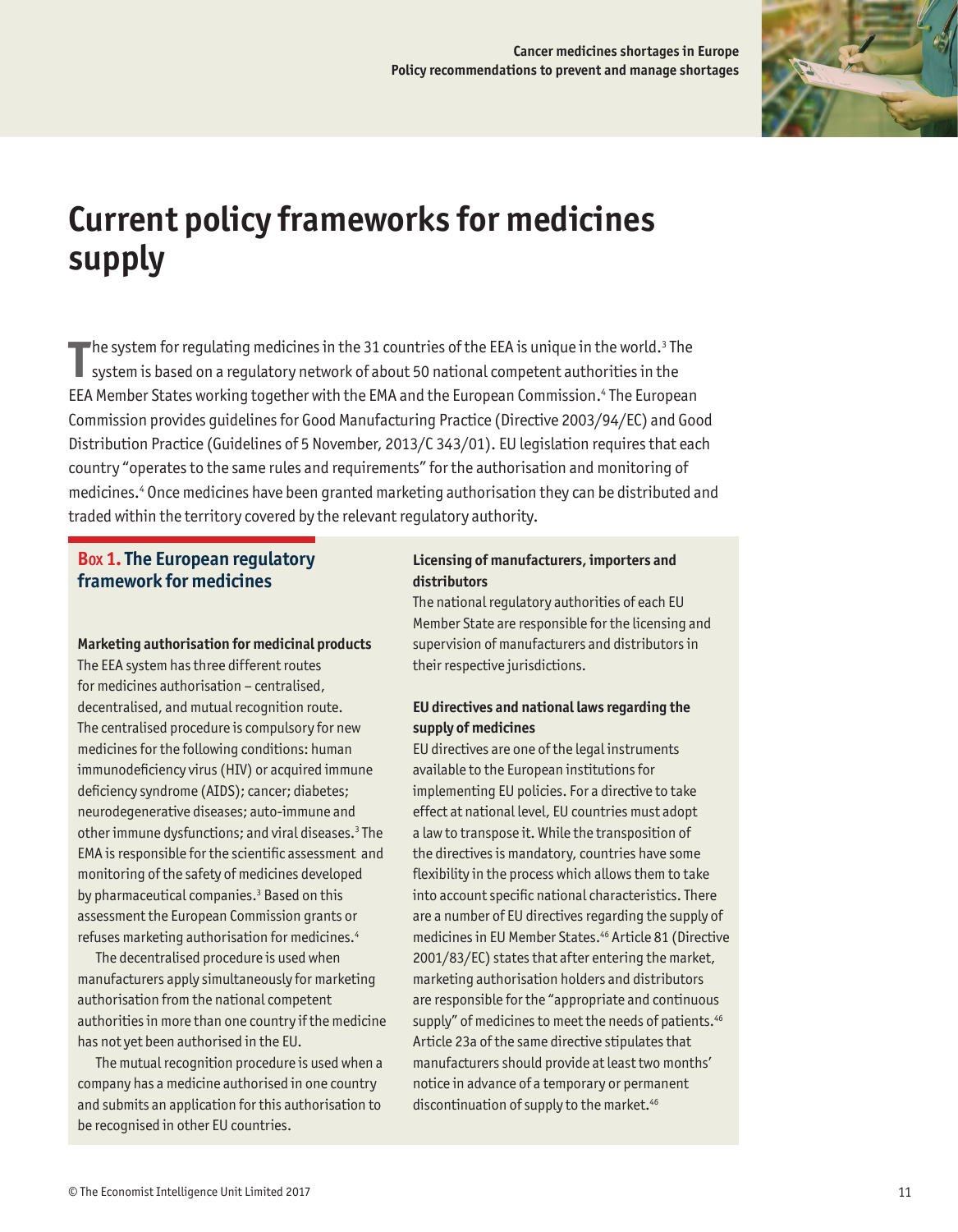

**Cancer medicines shortages in Europe Policy recommendations to prevent and manage shortages**

## **Box 1. The European regulatory framework for medicines (continued)**

**Heads of Medicines Agencies (HMA) forum**

The HMA is a network of the heads of the national competent authorities responsible for the regulation of medicinal products in the EEA. The HMA cooperates with the EMA and the European Commission in the operation of the European medicines regulatory network which is a "unique model for cooperation and work sharing on statutory as well as voluntary regulatory activities".4

### **Procurement practices can affect the security of medicines supply**

Procurement practices are different for single and multi-source products. Moreover, most of the time oncology treatments are based on the combined use of multiple products - generics or branded medicines, the latter still in a period of market exclusivity.

A 2016 report by the WHO Regional Office for Europe investigated how different public procurement practices could influence prices and ensure the security of the supply of medicines.48 Although this report focuses on access to new, high-cost medicines in Europe, it provides an overview of the current public procurement practices that also influence the supply of generic, or inexpensive medicines.

Certain procurement practices for generic medicines could result in medicines shortages. One example is when competition among manufacturers to win tenders leads to market exit of some companies because the overall business attractiveness decreases. This in effect creates a supply risk as a result of a "de facto monopoly" of the winning manufacturer.<sup>48</sup>

Different national or regional institutions are responsible for the procurement of medicines within European countries. These can be government agencies or autonomous organisations, such as hospitals. Although aligned with EU rules regarding procurement, national legal frameworks may differ substantially. For example, the use of multi-year tenders and agreements may be limited in some countries due to annual budget planning.48

Developing procurement practices that support a sustainable and healthy market for medicines should be a strategic priority for all stakeholders including healthcare policymakers, payers and providers, as well as medicines manufacturers and distributors. There have been a number of calls to find a Europe-wide solution for the problem of medicines shortages. However there are multiple barriers and challenges for finding a common solution for the 31 markets comprising the EEA – a number that increases if we consider that healthcare is provided at regional level in many countries. These barriers include the diverse health systems and funding mechanisms across Europe, the differences in the national legal frameworks, reimbursement and pricing policies, and medicines procurement models. The lack of a common definition of shortages is also an obstacle for developing a common approach.<sup>11</sup>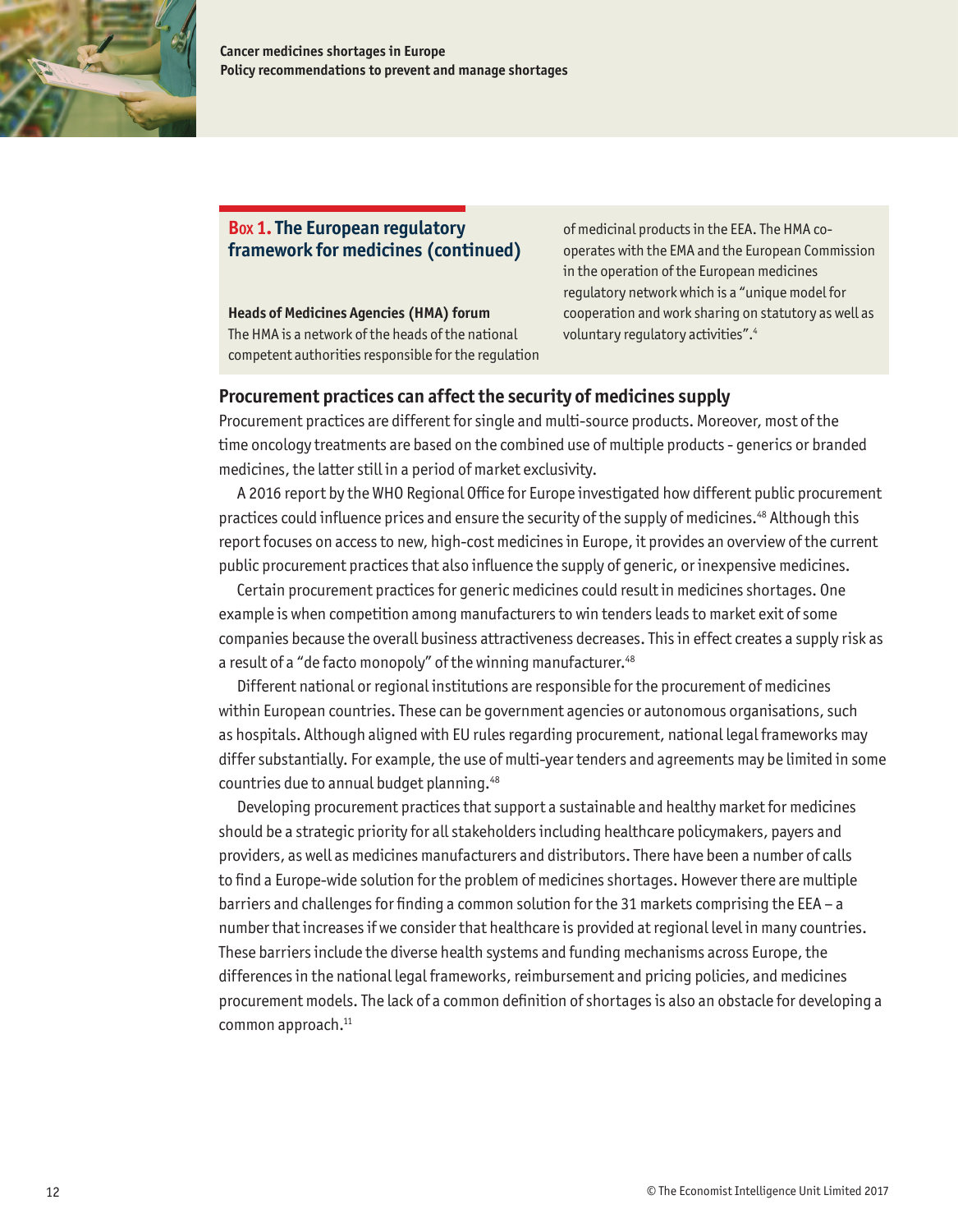

# <span id="page-14-0"></span>**Existing policy initiatives addressing medicines shortages**

**T** he EMA has played an important role in addressing the issue of medicines shortages and coordinating initiatives to develop long-term strategies for the prevention and mitigation of their impact in Europe and globally. In 2013 the EMA organised a workshop on shortages with different stakeholder representatives. Following the workshop, an inter-industry task force was set up with the objective of proposing solutions to prevent the root causes of shortages related to manufacturing and quality problems.11, 21, 49 An implementation plan was developed which focused on the assessment of shortages related to the supply chain, developing risk-minimisation measures, alleviating the impact on patients, and communicating within the EU regulatory framework.<sup>50</sup>

The HMA network is also involved in setting policy measures for medicines shortages. Availability of appropriately authorised medicines (including the issue of shortages), is one of eleven key priorities in the HMA's a multi-year work plan to 2020.<sup>51</sup>

The EMA is mainly involved with shortages due to "manufacturing disruptions linked to problems such as quality defects or Good-manufacturing-practice (GMP) compliance issues."11, 50 Shortages related to economic or business causes – such as pricing and reimbursement policies, procurement practices, or parallel trade – are not within the remit of the EMA.

Below we discuss several specific policy initiatives for the prevention and mitigation of medicines shortages. It is important to note that most of these initiatives were designed to address medicines shortages for all therapeutic areas; however, they are applicable to oncology medicines shortages.

## **National strategic plans to prevent medicines shortages**

In Europe, medicines shortages are often dealt with on a case-by-case basis, or at the level of a single hospital, especially in countries that have not implemented national reporting systems for shortages that are accessible to all stakeholders. This could explain the scarcity of comprehensive and reliable data about the magnitude of the problem and the lack of awareness among policymakers and the general public in some countries.

The only country with a national strategic plan for medicines shortages is the USA. The 2012 FDA Safety and Innovation Act directed the FDA to establish a task force on drug shortages with the remit of developing a strategic plan for preventing and mitigating shortages. The FDA strategic plan, published in 2013, has two main goals.<sup>17</sup> The first is to strengthen the mitigation response to shortages by improving and streamlining the FDA's activities once it receives a notification of a supply disruption. The second goal is to develop long-term prevention strategies to address the underlying causes of supply disruptions and prevent shortages.<sup>17</sup>

The national medicines agencies in several EEA countries have developed long-term national pharmaceutical strategies, e.g. Denmark, Ireland and Sweden. These strategic documents address the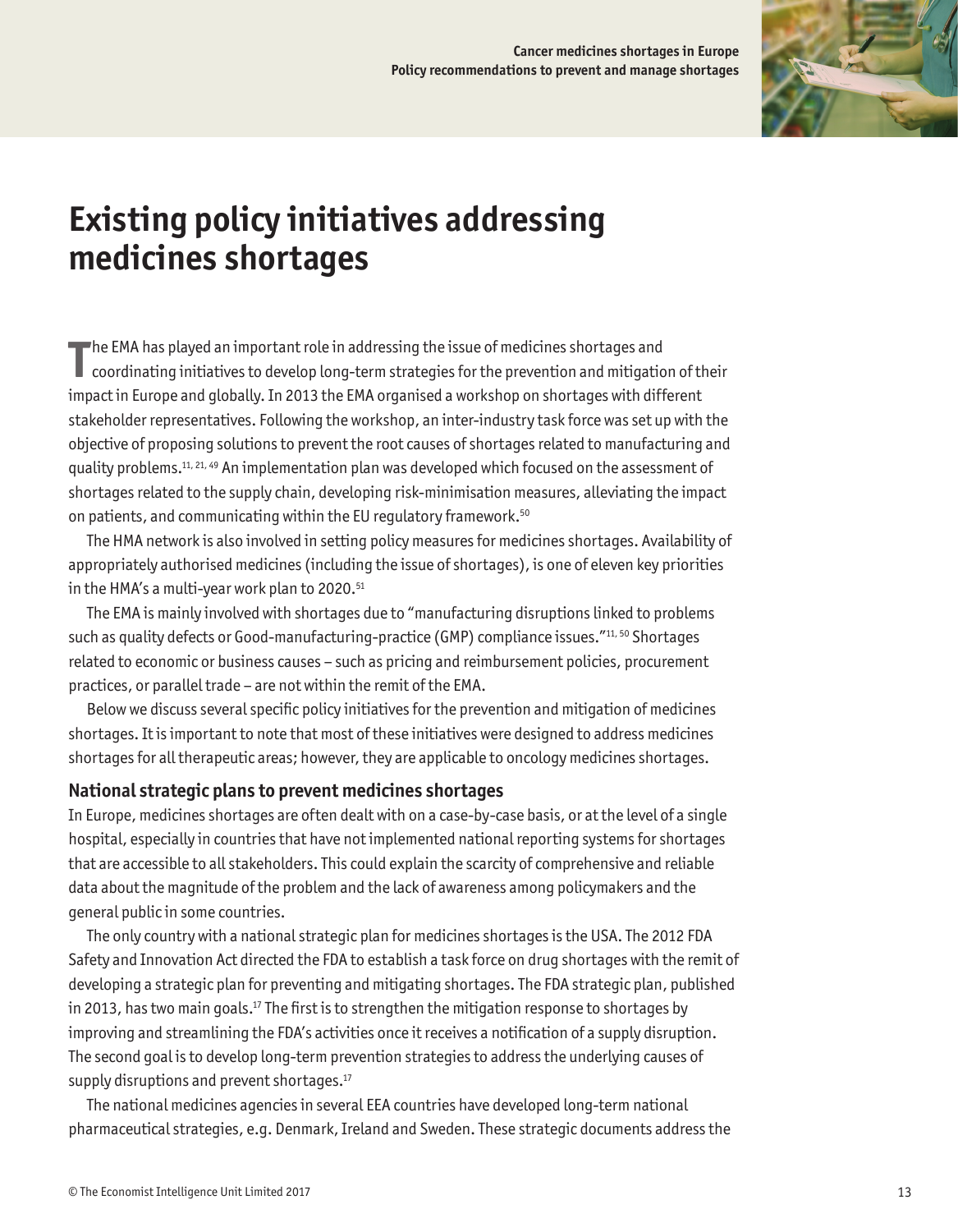

issue of medicines shortages, but only briefly. It should not be difficult to expand these strategies, or develop stand-alone plans for a coordinated national response to addressing the issue of medicines shortages.

#### **Early notification requirement**

According to Article 23a (Directive 2001/83/EC) pharmaceutical manufacturers authorised to supply medicines in the EU are obliged to notify the relevant regulatory authorities at least two months in advance of a temporary or permanent discontinuation of supply to the market.<sup>13, 46, 50</sup> As most cases of medicines shortages are dealt with at the national level the advance notice would allow all stakeholders, including pharmacists and clinicians, time to plan for alternatives.<sup>46</sup>

EU directives require Member States to achieve specific goals, and to this end appropriate rules need to be introduced in national laws. A 2015 survey conducted by the EMA found that mandatory notification for shortages is required by law in most EU Member States (21 of 28 countries) however seven countries had not introduced this requirement into national legislation.<sup>11</sup> However the lack of a common definition (or a definition at all in 18 of 28 countries) and the consequent different conditions of reporting of shortages, make comparisons across countries very difficult.<sup>11</sup>

As EU directives are not transposed directly, EU countries have some flexibility in the interpretation of the requirements. Due to this flexibility, national laws related to shortages can sometimes vary significantly, for example, under French law the timeframe for notification is one year, while Belgian law requires at least 6 months' notice of permanent cessation of the supply of a reimbursable medicine.46

Although the EU directive does not require manufacturers to provide reasons for the disruptions in supply, some countries have passed national laws that require this information (e.g. Italy and the Netherlands).46

In the USA, the 2012 FDA Safety and Innovation Act required manufacturers to provide early notification of potential shortages six months in advance. The FDA prioritises medicines that are medically necessary, i.e. medicines used to treat or prevent a serious medical condition for which there is no alternative treatment that healthcare providers have determined to be an acceptable substitute.<sup>17,</sup>  $47,52$  Regulatory measures for prevention and mitigation of shortages in response to early notifications could include: regulatory discretion to "allow release of products with quality issues, if not presenting a risk to public health", working with other manufacturers to increase production, expedited review of production changes and upgrades, and temporary imports.52 The FDA recently reported that progress has been made in the last few years to reduce the number of shortages, both those reported and those averted. As seen in Table 1 below, the majority of shortages affected injectable medicines "including chemotherapy, anaesthesia and other acute drugs".47

One of the reasons for the success of the early notification approach is that it has been applied at a national level where roles and responsibilities of stakeholders are more clearly defined. In the US it is mainly manufacturers and inspectors who provide early notification of shortages.

In Europe, it seems that not all stakeholders have a clear understanding of how responsibilities are allocated and who should lead this initiative. A 2015 qualitative study by Bogaert and colleagues, with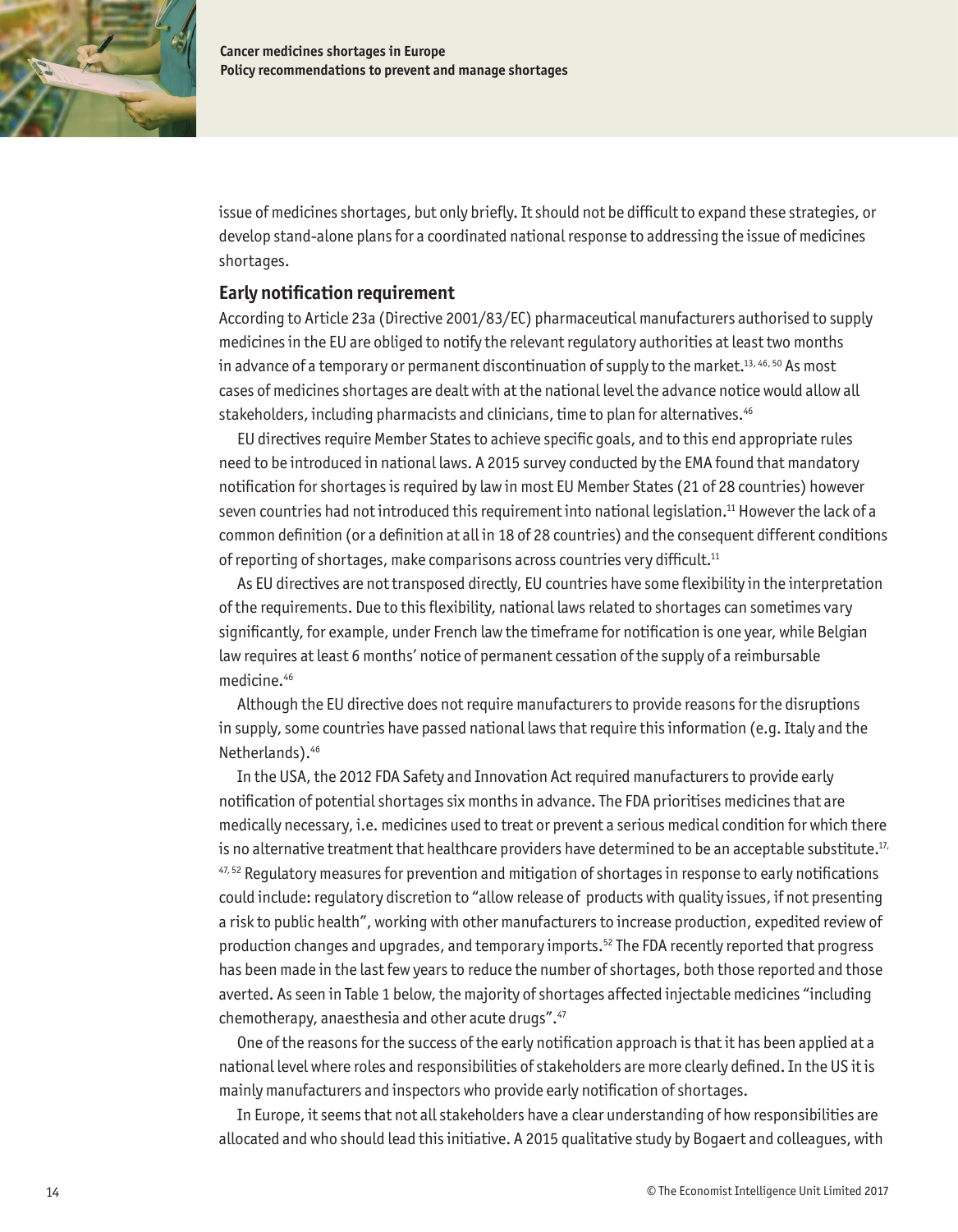

|      |             | Shortages reported | Shortages averted |
|------|-------------|--------------------|-------------------|
| 2011 | All forms   | 251                | 191               |
|      | Injectables | 183                | 165               |
| 2012 | All forms   | 117                | 281               |
|      | Injectables | 84                 | 213               |
| 2013 | All forms   | 44                 | 170               |
|      | Injectables | 35                 | 145               |
| 2014 | All forms   | 44                 | 101               |
|      | Injectables | 30                 | 62                |
| 2015 | All forms   | 26                 | 142               |
|      | Injectables | 15                 | 92                |

Table 1. Number of shortages that were reported or prevented in the US in 2011 – 2015.

Source: FDA, 2016.47

a focus on France and Belgium, cited the opinion of a representative of wholesalers according to whom the European institutions (no specific institutions were mentioned) should monitor manufacturing issues and provide an "early warning with regard to any centrally registered drug shortages".<sup>8</sup>

#### **Catalogues of shortages**

The EMA has developed a catalogue of medicines shortages that is publicly available on its website. The catalogue includes only shortages that affect more than one EU Member State.50 As previously mentioned, in Europe most medicines shortages are dealt with at national level. The EMA is only involved when a shortage is linked to a safety problems or when it affects several Member States.<sup>3, 50</sup> The catalogue includes potential, ongoing and resolved shortages. In addition to the catalogue, the EMA provides support to national regulators in Europe in a number of areas, including, for example, instructions for escalation of shortages from national to European level and resources for issuing treatment recommendations during shortages of certain products.<sup>50</sup>

In the USA, the FDA and the American Society of Health-System Pharmacists (ASHP) provide dedicated websites for information of medicines shortages.<sup>53, 54</sup> At the time of the writing of this report, there were 15 oncology medicines listed on the FDA Drug Shortages Database, 12 of which were not resolved. It should be mentioned here that although the number of new shortages has been reduced significantly, some old shortages still persist.

Although shortages are a national responsibility, not all EU Member States provide publicly available information on medicines shortages, and when they do the information shared varies.<sup>49</sup> A 2015 study by Pauwels and colleagues found that only seven countries in Europe have reporting systems for medicines shortages: Belgium, England, France, Germany, Italy, the Netherlands and Spain.<sup>20</sup> Different stakeholders reported the shortages recorded in these systems: marketing authorisation holders, pharmacists, wholesalers, healthcare providers, health departments, patients or associations. The type of medicines shortages that were reported also varied from medicines without therapeutic alternatives, or where shortages pose a risk for public health (Belgium, France and Germany), to all medicines (Italy, Spain, and the Netherlands), or only medicines provided by community pharmacies (England).<sup>20</sup>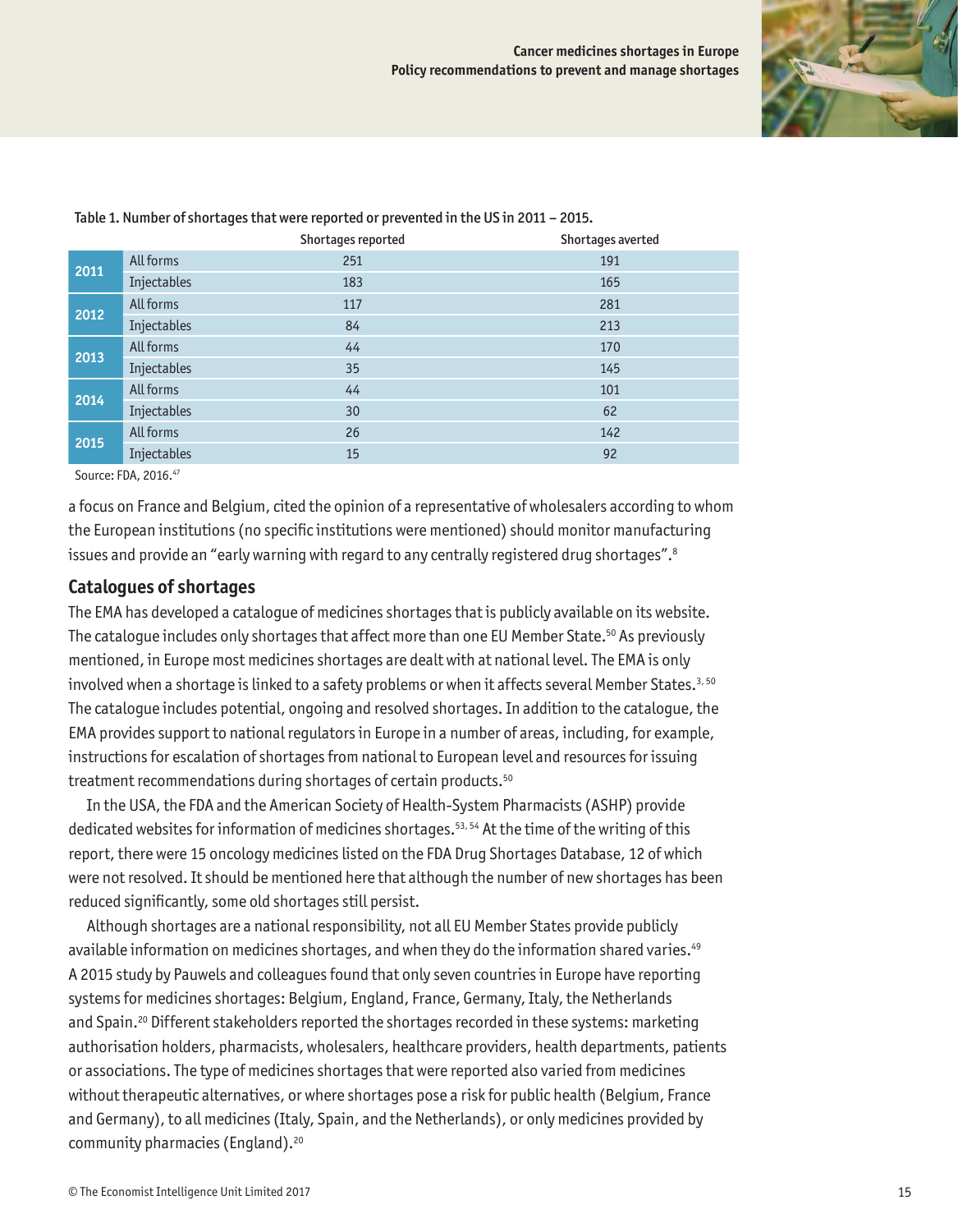

In 2013, a reporting system for medicines shortages was launched in France to enable visibility on supply issues and improve communication among stakeholders (see Figure 2).

#### **Figure 2. Unique reporting system in France using pharmaceutical dossier (PD)**

The system provides a platform to automatically report missing medicines from pharmacists stocks, through a secure access to manufacturers. Manufacturers have to maintain a hotline for pharmacists to call in, which is used as an alternative to the automated reporting. When a product is reported missing on a site, the manufacturer has to respond in a timely manner and inform the pharmacist when the medicine will be made available again. The system enables pharmacists to adjust – or not – the prescription and have accurate information on when the issue will be resolved.

The software was integrated with community pharmacies systems in 2014 and most suppliers as of 2016 (90%) have implemented it.

The system aims at managing shortages rather than preventing them, yet has proven useful in improving transparency about disruptions in supply as the information is publicly available online. Costs involved at national level are around half a million euros per year.

#### **Simplified representation of French reporting system**



EIU research conducted via a search of the websites of the national medicines agencies in the EEA member countries found that five more countries (Austria, Croatia, Hungary, Latvia, and Romania) have created catalogues or lists of shortages that are updated on a regular basis (see Figure 3 below).

A 2013 workshop convened by the EMA recommended that all stakeholders should be involved in the notification of shortages.11 These include manufacturers, wholesalers, distributors, pharmacies and other health care providers, as well as patients. The 2016 HMA stakeholder meeting discussed the need to harmonise the reporting procedures for medicines shortages across EEA Member States and called on the national competent authorities to use a template that provides the same content, using the same format and the same trigger points.<sup>20, 56</sup> A 2016 report by the EMA suggests that there seems to be some reluctance among regulators to use a harmonised reporting template, who preferred to "agree on a common trigger point, and harmonised data requirements across the EU".11 Coordinated activities to address the issue of shortages would require a harmonised definition of shortages and standardisation of shortage notification systems and reporting mechanisms.

## **EMA critical medicines classification and the WHO Model List of Essential Medicines**

Addressing the issue of shortages of medicines worldwide, the WHO highlighted the need to develop a consolidated global list of medicines in short supply or at risk of shortages. This list should be based on the WHO Essential Medicines List (EML).<sup>12, 13</sup> The current version of the EML, which was revised in 2015 with contributions from a number of organisations including ESMO, includes 46 essential cancer medicines.57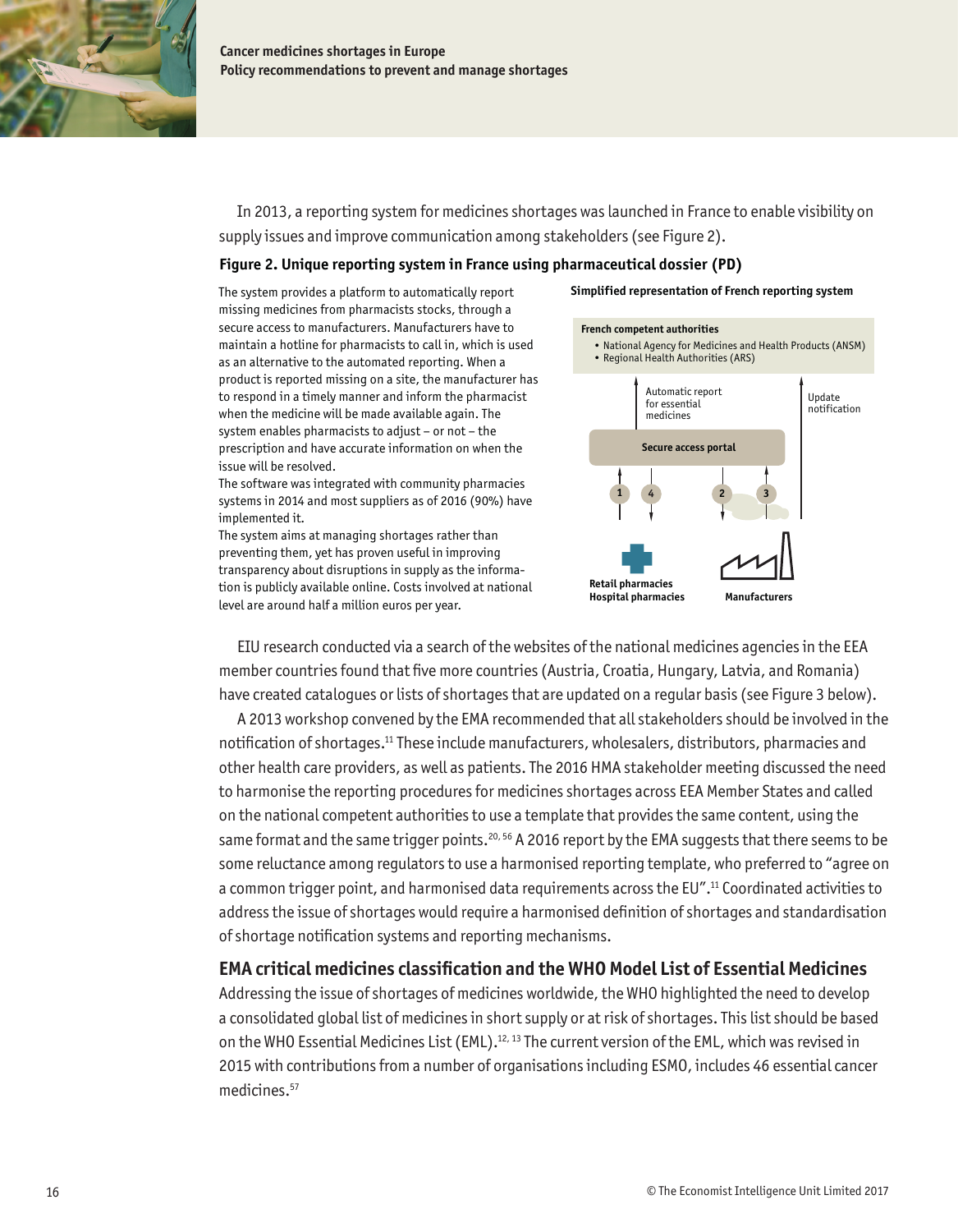



#### **Figure 3. Countries in Europe where there was a list of medicines shortages as of 2017**

Source: EIU research: Pauwels et al. 2014<sup>20</sup>

The WHO EML is not used in many European countries, as it is generally considered that health systems in Europe provide access to more than just "the minimum medicine needs for a basic healthcare system".58 However the ESMO European Consortium Study on the Availability, Out-of-pocket Costs and Accessibility of Antineoplastic Medicines found that many of the oncology medicines on the WHO EML list have been affected by shortages.5

The EMA has suggested a similar concept to prioritise the shortages of medicines categorised as critical based on two criteria: therapeutic use, and availability of alternatives.59 Medicines intended for the treatment of life-threatening or serious diseases, for which there are no alternative treatments are considered critical. Using these criteria, oncology medicines would fall into the category of critical medicines.

### **Risk assessment approach for preventing of medicine shortages**

The EMA has developed a list of risk indicators for shortages related to manufacturing and quality issues that can be useful to identify situations that can lead to shortages for critical medicines.<sup>60</sup> The 11 risk indicators focus on factors such as: the number and locations of registered manufacturers of Active Pharmaceutical Ingredients (API) or of Finished Pharmaceutical Products, GMP compliance records of manufacturers, factors related to manufacturing process complexity, need for long lead times, previous problems with the supply, and whether product features could potentially prohibit switching patients to an alternative medicine. This tool could be used as a model for developing risk assessment strategies for shortages related to other causes.

## **Export bans and other measures to minimise the effect of parallel trade**

Parallel trade is an important cause of medicines shortages in Europe, affecting a number of countries with relatively low prices of medicines, for example, Bulgaria, Estonia, Greece, Poland, Portugal, Romania, Slovakia, and the UK. Some of these countries have implemented legislative measures to make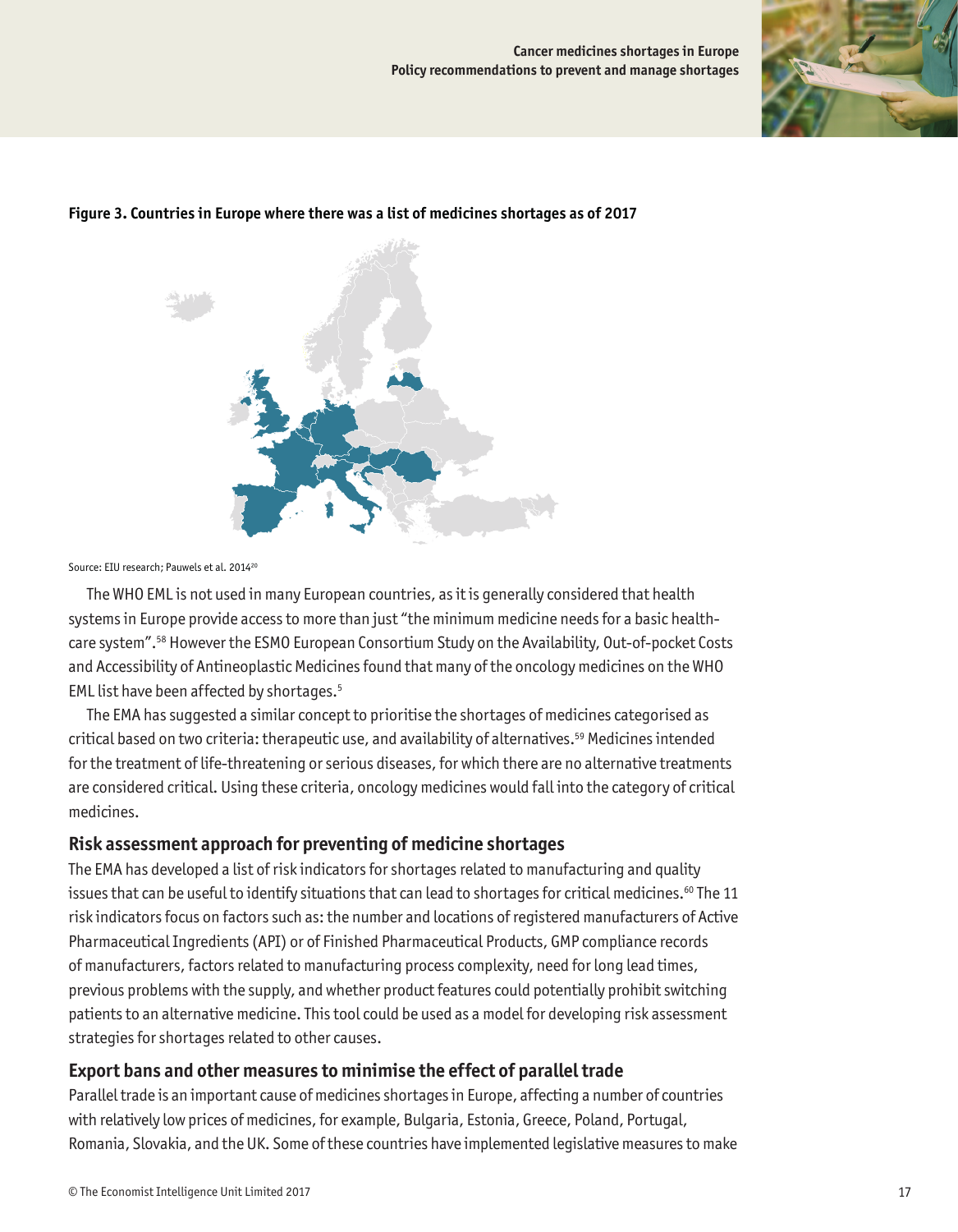

medicines exports more difficult.46 In the case with Estonia, these measures have been challenged by a pharmaceutical association which has submitted a complaint to the European Commission.46

In May 2016 the Commission called on Portugal and Slovakia to remove "unjustified restrictions" on the export of medicines citing Articles 34–36 of TFEU. The countries were given the chance to respond, before being referred to the Court of Justice of the EU.<sup>61</sup>

In January 2014 the Bulgarian Parliament passed amendments to the Medicinal Products in Human Medicines Act, which aimed to restrict parallel export from the country. However in January 2015 the Bulgarian Constitutional Court repealed these amendments, as the criteria for restrictions were not considered sufficiently clear. <sup>62</sup>

In 2013 the UK Department of Health issued guidance for the trade of medicines that were developed jointly with 11 organisations.63 The guidance sets out key legal and ethical obligations that manufacturers, wholesalers, NHS Trusts, registered pharmacies and dispensing doctors have in the supply and trading of medicines. The guidance warns that if wholesalers choose to export medicines that are in short supply in the UK and as a consequence the needs of patients in the UK are not met, the holder of a wholesale dealer's licence could be in breach of the 2012 Regulations and could face regulatory action against his licence, and/or criminal prosecution."63

Further research is required into the issue of parallel trade to explore and define measures that could minimise its effect on medicines shortages. [Interview with Vlad Voiculescu, 9th March 2017]

#### **Joint procurement of medicines as a measure to prevent and mitigate shortages**

A 2016 report of the WHO Regional Office for Europe, with a focus on public procurement practices for high cost medicines, found that there is some interest in joint procurement among European countries.48 Joint procurement refers to a situation where "several buyers come together in a single process to get better prices or access." 64 A WHO Regional Office for Europe policy brief published in February 2017 found that the increased voluntary cross-country collaboration in procurement of medical technologies is driven by the desire to enhance transparency, share experiences, strengthen negotiating power and ensure sustainable access to health technologies.<sup>64</sup>

It has been suggested that joint procurement of medicines at a European level could be a solution to the problem of shortages of inexpensive, essential medicines. WHO has also proposed that an international agreement should be investigated and suggested that multiyear advance purchase commitments could be one solution for the problem with shortages.13

There have been only a few examples of joint procurement initiatives in Europe and they were not aimed at addressing the issue of medicines shortages. These include the BeNeLuxA collaboration between Belgium, the Netherlands and Luxembourg on procurement of medicines for rare diseases (orphan medicines) and the EU Joint Procurement Agreement to Procure Medical Countermeasures signed by 24 EU countries.<sup>64</sup>

The 2015 collaboration between Romania and Bulgaria is one example of a joint procurement agreement that aims to achieve better bargaining power and also facilitate exchange of medicines in short supply.<sup>64</sup> Another example is the Baltic Partnership Agreement – including Estonia, Latvia and Lithuania - that was set up for joint procurement of vaccines.<sup>64</sup> One of the goals of this agreement is to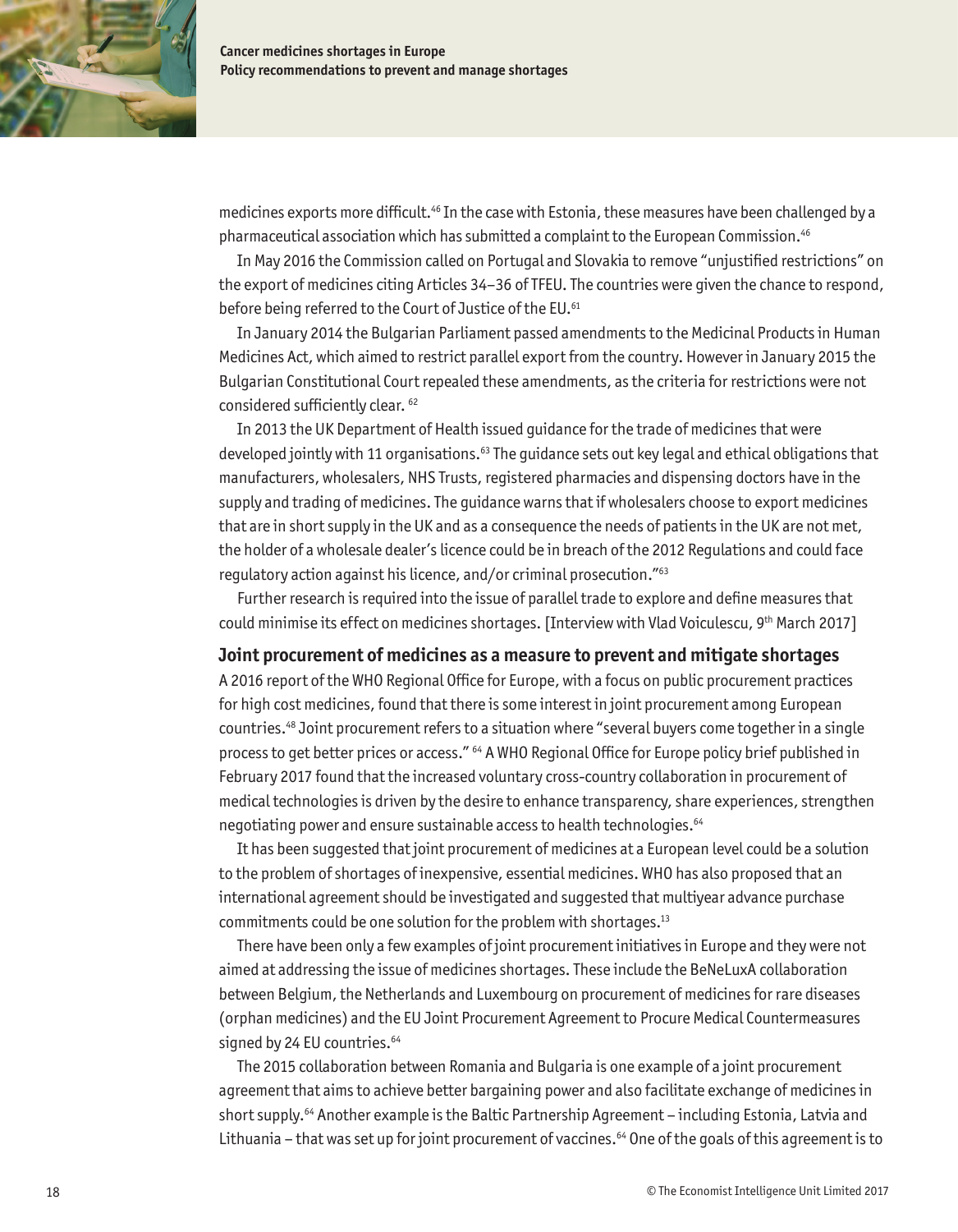

address medicines shortages through the lending of centrally procured medicines from one country to another. There have been several lending processes in the last few years, which have "helped countries to solve serious shortage problems."64

However, the 2017 WHO policy brief concluded that there are many challenges for the successful cross-border collaborations in medicines procurement. It found limited evidence to be able to draw any conclusions about the effectiveness of joint procurement.<sup>64</sup>

While in theory joint procurement seems a promising solution, its main advantage is increased transparency and stronger negotiating position for the participating countries. As it does not address the causes for medicines shortages, it could be a temporary mitigation measure but not a prevention measure. Regional or bilateral collaboration agreements for exchanging or "lending" of medicines in short supply need to be explored further as a potential solution.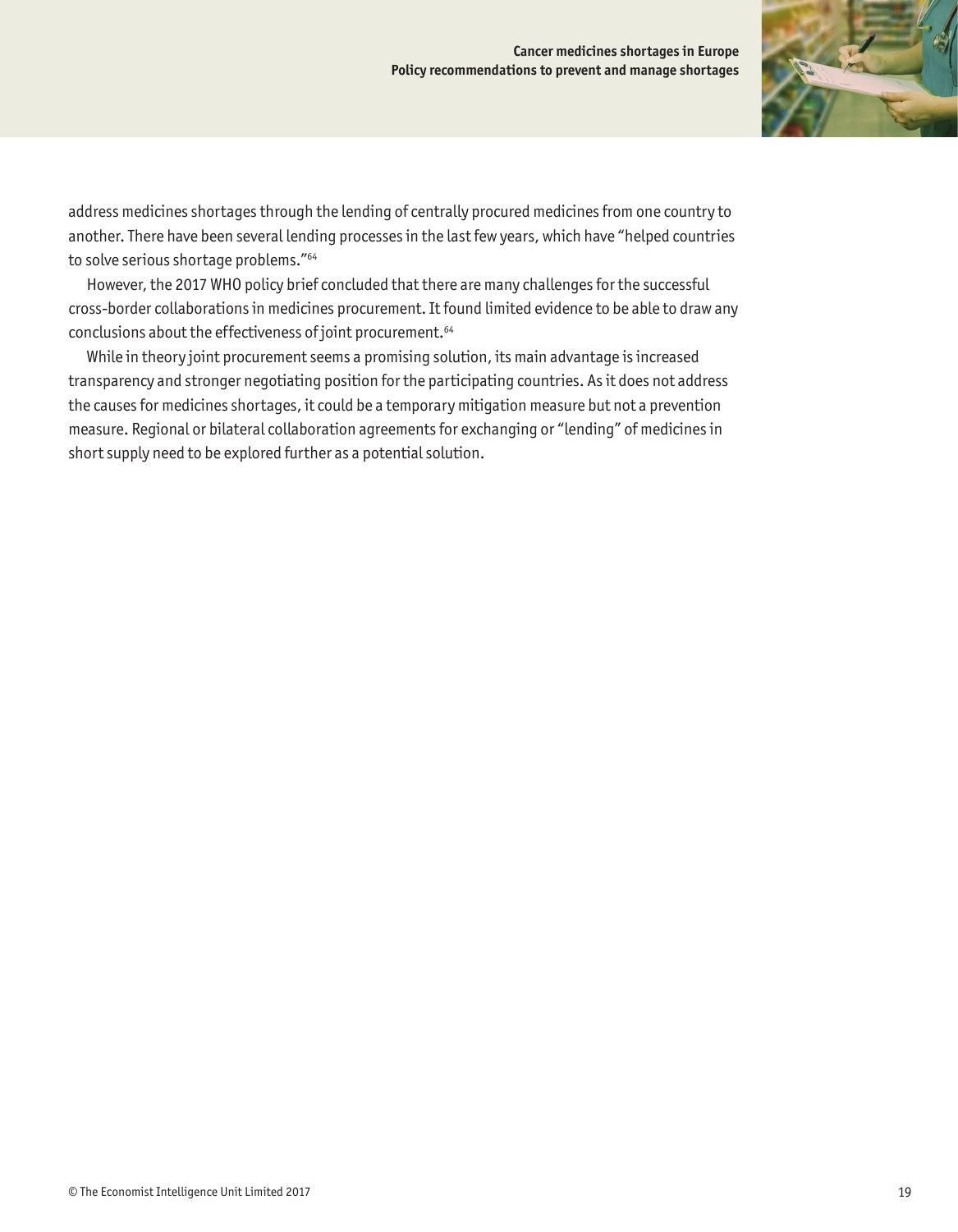<span id="page-21-0"></span>

**Cancer medicines shortages in Europe Policy recommendations to prevent and manage shortages**

# **Policy recommendations**

In this section we present a set of policy recommendations to address the cancer medicines<br>Shortages problem in Europe. These recommendations reflect the findings from the literature review  $\blacksquare$  n this section we present a set of policy recommendations to address the cancer medicines and the consultation with an expert panel of representatives of the main stakeholders.

Healthcare is a national responsibility in EU Member States. Therefore governments and the health ministries have a responsibility for addressing the problem of shortages and establishing "effective supply mechanisms" for essential cancer medicines.<sup>5</sup> European-level organisations could take a coordination role, and could provide guidance and support, as demonstrated by the work carried out by the EMA and the HMA over the last decade, but supranational organisations alone cannot resolve the problem of medicines shortages. A concerted effort of all stakeholders at the national and supranational level is required to address this complex and multifaceted issue.

## **Recommendation 1**

## **Introduce legislation for early notification requirements for medicines shortages**

Not all EU countries have national laws transposing the EU requirement (Directive 2001/83/EC) for pharmaceutical manufacturers to provide notice at least two months in advance of a temporary or permanent discontinuation of supply to the market. National legislation for early notification from manufacturers should be implemented in all European countries. Moreover, greater harmonisation of national legislation including a common definition and trigger points across EU Member States will ensure better compliance from manufacturers and will facilitate developing strategies for managing shortages and preventing future shortages.

- National legislation for early notification from manufacturers should be implemented in all European countries, as stipulated in Directive 2001/83/EC.
- The legislation should include a requirement for manufacturers to provide information about the reasons for discontinuation of supply.

### **Recommendation 2**

### **Establish strategic plans for medicines shortages**

The existence of a national strategic plan for medicines shortages will allow for a coordinated response at a national level with a clear allocation of responsibilities for specific actions. This will ensure that the issue is addressed in a coordinated manner, with the collaboration of all stakeholders, including national competent authorities, industry, distributors, pharmacists, clinicians and other healthcare providers, as well as patients and patient organisations. Moreover, it will engage the attention of policymakers and health authorities and will raise awareness of the issue as a national problem. By assessing the causes for shortages and existing policies and practices for medicines procurement, it can provide a clearer picture of the situation in a given country. The plan can identify national priorities and describe the roles of different stakeholders, as their participation and collaboration is critical to ensure that patients have access to the medicines they need.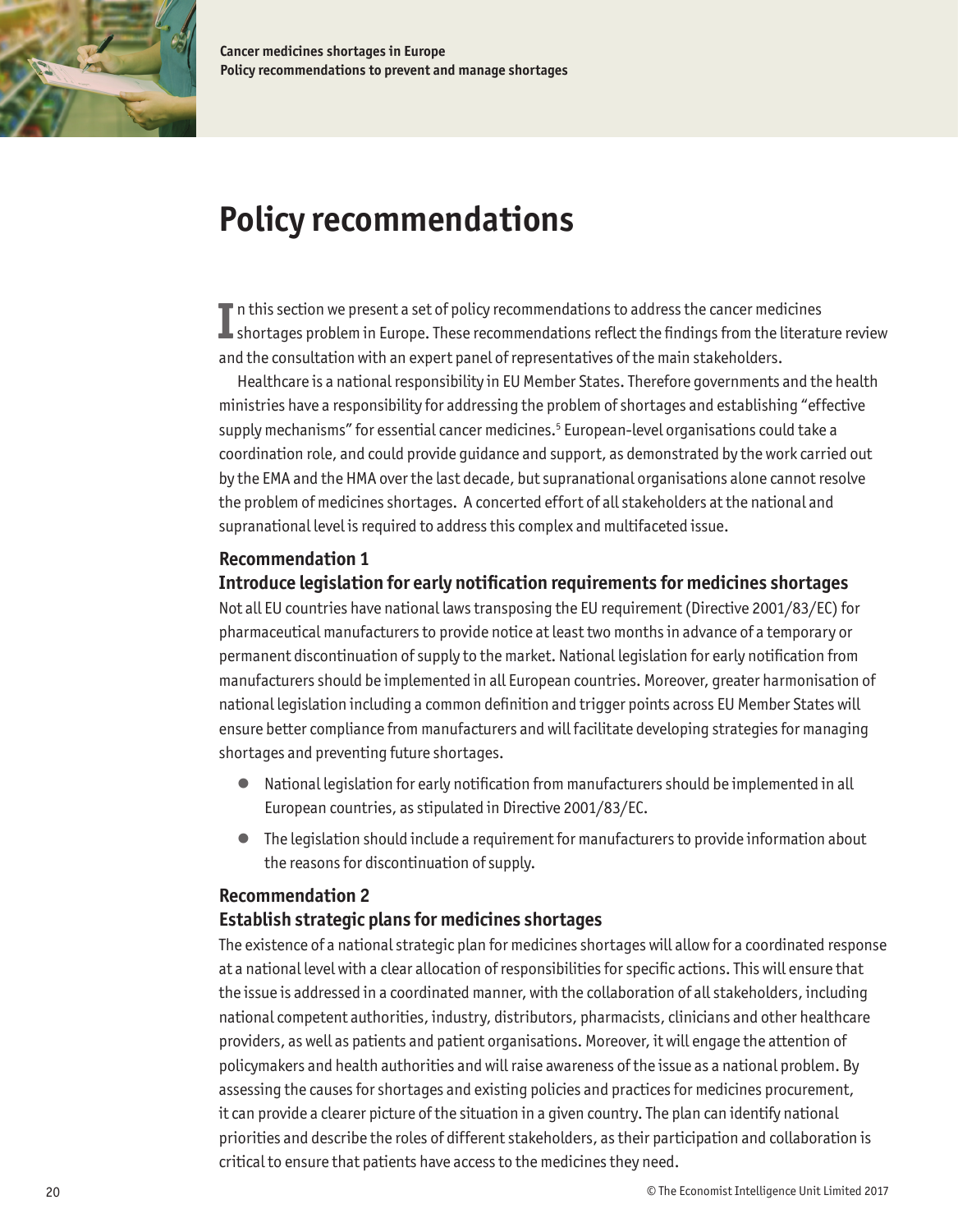

- Countries should establish a task force to develop a national strategic plan for medicines shortages, underpinned by national legislation and funding.
- This initiative could be proposed at a European level, with countries having an option to implement it on a national level.

# **Recommendation 3 Develop catalogues of shortages**

It is essential to have comprehensive, reliable data about medicines shortages in every member country of the EU/EEA. A catalogue or database of shortages that is easily accessible for all stakeholders, including patients, can provide the missing data and ensure visibility of the problem. Awareness about medicines shortages will facilitate collaboration among stakeholders to resolve the issue. Having reliable information will also help pharmacists and prescribers identify alternative treatments or suppliers, and ultimately help clinicians provide appropriate care to cancer patients. To maximise the impact of these systems. countries should strive towards a standard minimum set of data elements. The catalogues should also be searchable by medicine name and therapeutic area to make it easier for all stakeholders to identify the information they need.

- All European countries should develop a national system for reporting medicines shortages based on a minimum set of data requirements.
- European regulatory authorities (HMA/EMA) could 1) coordinate the development of a harmonised procedure for reporting of shortages, based on a shared definition, and 2) develop a platform/database to collate the reports from the national systems.
- All stakeholders, including patients and physicians, should have access to a user-friendly, webbased system to report shortages.

# **Recommendation 4**

# **Develop essential medicines lists and assess the risk for shortages**

The advisory board suggested that a list of essential medicines based on the WHO EML should be used in all countries. A risk assessment approach should be used to understand the underlying causes for medicines shortages on this list and flag high-risk situations, for example identify products with a single manufacturer, and implement measures to address potential shortages. This could require a coordinated international action such as developing a European catalogue of shortages.

- Countries should develop national essential medicines lists based on the WHO Model List of Essential Medicines.
- The EMA Risk Indicators for Shortages (manufacturing and quality) should be used to identify high-risk products.

# **Recommendation 5**

## **Introduce incentives for production infrastructure improvements**

The initiative to incentivise manufacturers of vulnerable medicines has been suggested in the literature in the US context. A number of mechanisms to encourage manufacturers to stay in a market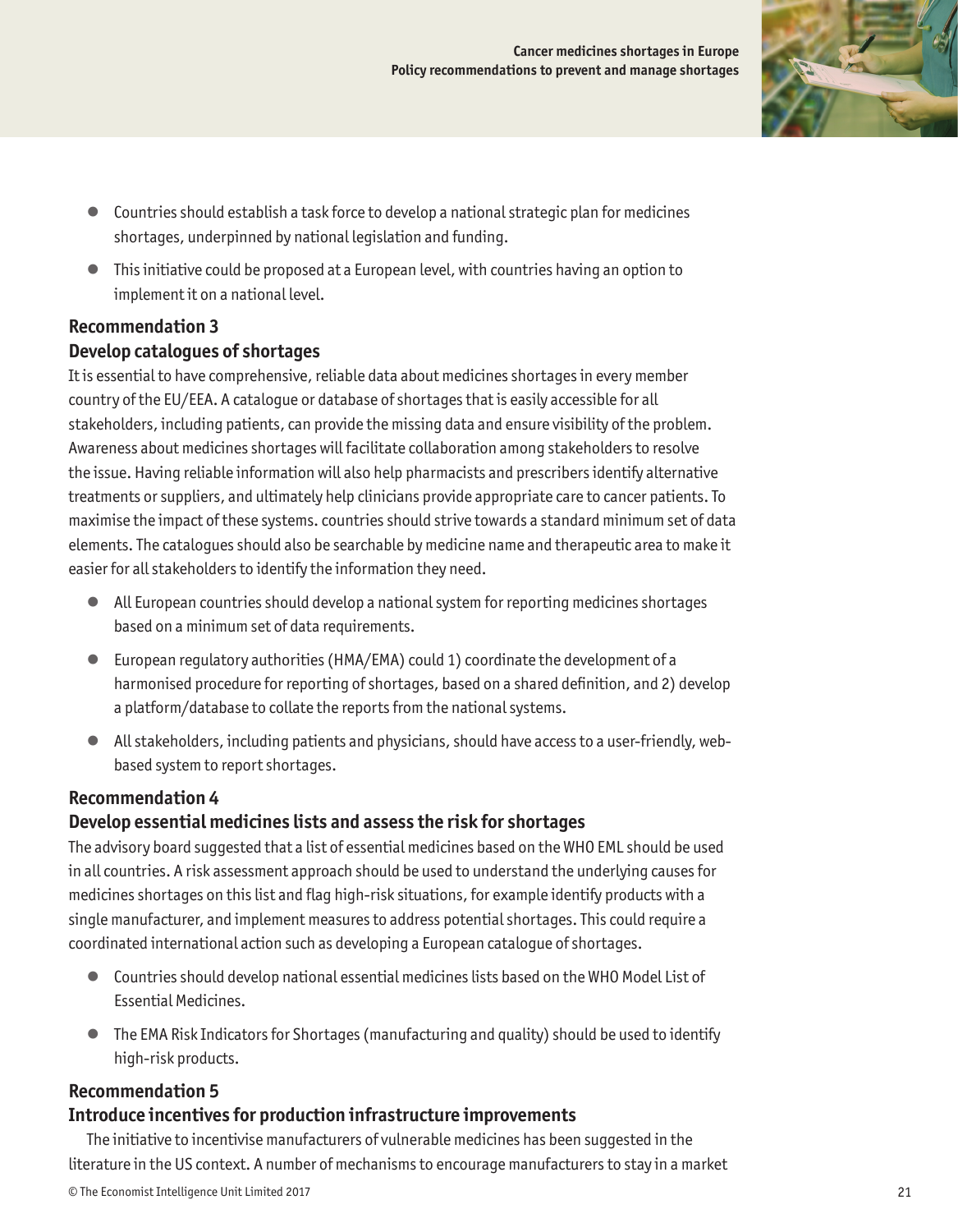

or to enter a market threatened by shortages have been mentioned including tax credits or rebates, and an expedited approval process for new suppliers.<sup>65</sup>

As part of the long-term prevention strategies that aim to address the underlying causes of supply disruptions, the FDA strategic plan has highlighted the need to develop methods to incentivise and prioritise manufacturing quality. The plan suggests that payers should explore economic incentives to encourage high quality manufacturing that could help reduce the occurrence of shortages.

- Health systems/payers in European countries should consider financial incentives for production infrastructure improvements to address economic causes of manufacturing issues.
- Incentives for suppliers to enter, and remain in, a national market could also be considered.

### **Recommendation 6**

## **Establish procurement models designed to prevent medicines shortages**

Certain procurement practices for generic medicines could result in medicines shortages. The choice of procurement method and type of award should be based on a comprehensive analysis of the market conditions, for example, the number of suppliers in the market, the market capacity, demand for the product, its cost, plans for future use, etc. When risks to supply security are identified in this analysis, the tender criteria and agreements should be adjusted to mitigate this risk. For example, extended contract periods could be used, or agreements that ensure supply quarantee.<sup>48</sup>

- Good procurement practices that address predictability and profitability for medicines manufacturers should be identified. These could include using tender criteria that include price as well as other factors, e.g. quality track record of manufacturers.
- Tender cycle harmonisation could be considered within and across countries.
- National procurement for medicines experiencing shortages could be considered.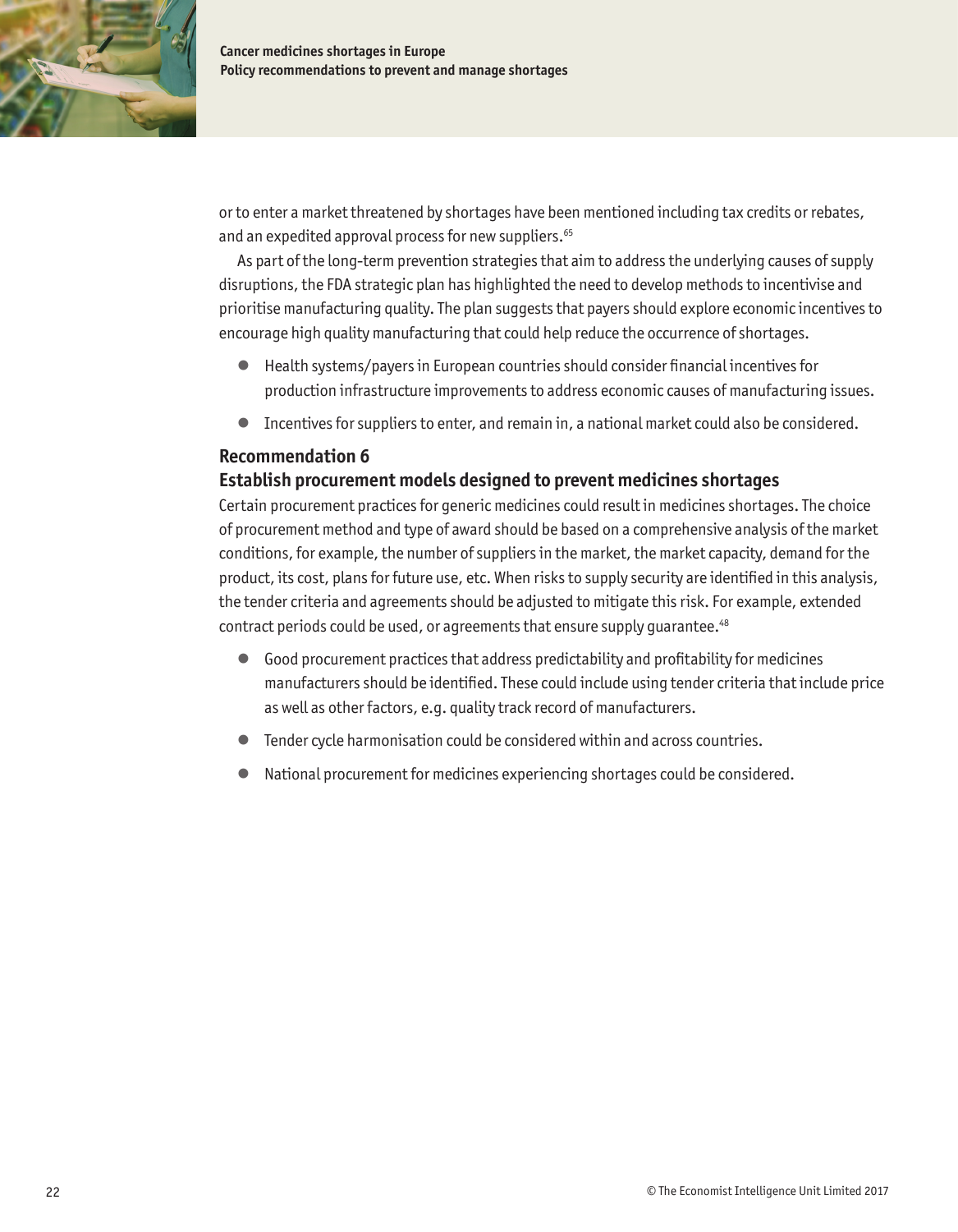

# <span id="page-24-0"></span>**Conclusion**

**T** he recommendations proposed in this report are based on secondary research and conversations with experts representing the main stakeholder groups: patients, clinicians, pharmacists, manufacturers, and policymakers. We have prioritised policy measures that have been discussed in the past few years by a number of stakeholders who are largely in agreement about the need for such measures. A strong consensus among stakeholders would facilitate the implementation of these key policy measures across Europe and help to prevent medicines shortages and minimise their impact on cancer patient care.

However, much of this research has been challenging because there has been a widespread lack of data, awareness and accountability around the issue of medicines shortages. Therefore, in addition to the recommendations, we would like to draw the reader to some of the key information gaps faced by individuals and organisations trying to effect change. They are:

# **A lack of data on shortages**

There is a scarcity of quantitative data about cancer medicines shortages in Europe, which makes it very difficult to assess the actual severity of shortages or which countries are the most affected.

# **A lack of data on patient impact**

Although there is general agreement about the significant impact of cancer medicines shortages on patient care, there is a need for robust data on the impact of shortages on 1) patient outcomes and 2) out-of-pocket costs for cancer patients and their families.

# **A lack of data on the causes of shortages**

Different stakeholders have different perspectives and insights into the causes of shortages. However comprehensive, reliable information about the causes of medicines shortages in Europe remains unavailable.

## **A lack of awareness about shortages**

The lack of awareness among patients, the general public, and even policymakers, might explain why not much has been done to address the issue of shortages in many countries.

# **A lack of accountability**

There is a lack of clarity about who should take responsibility for and lead efforts to resolve the complex issue of medicines shortages. The research conducted for this project highlighted the need for a strong national response and the importance of collaboration between national and supranational regulatory authorities and other stakeholders.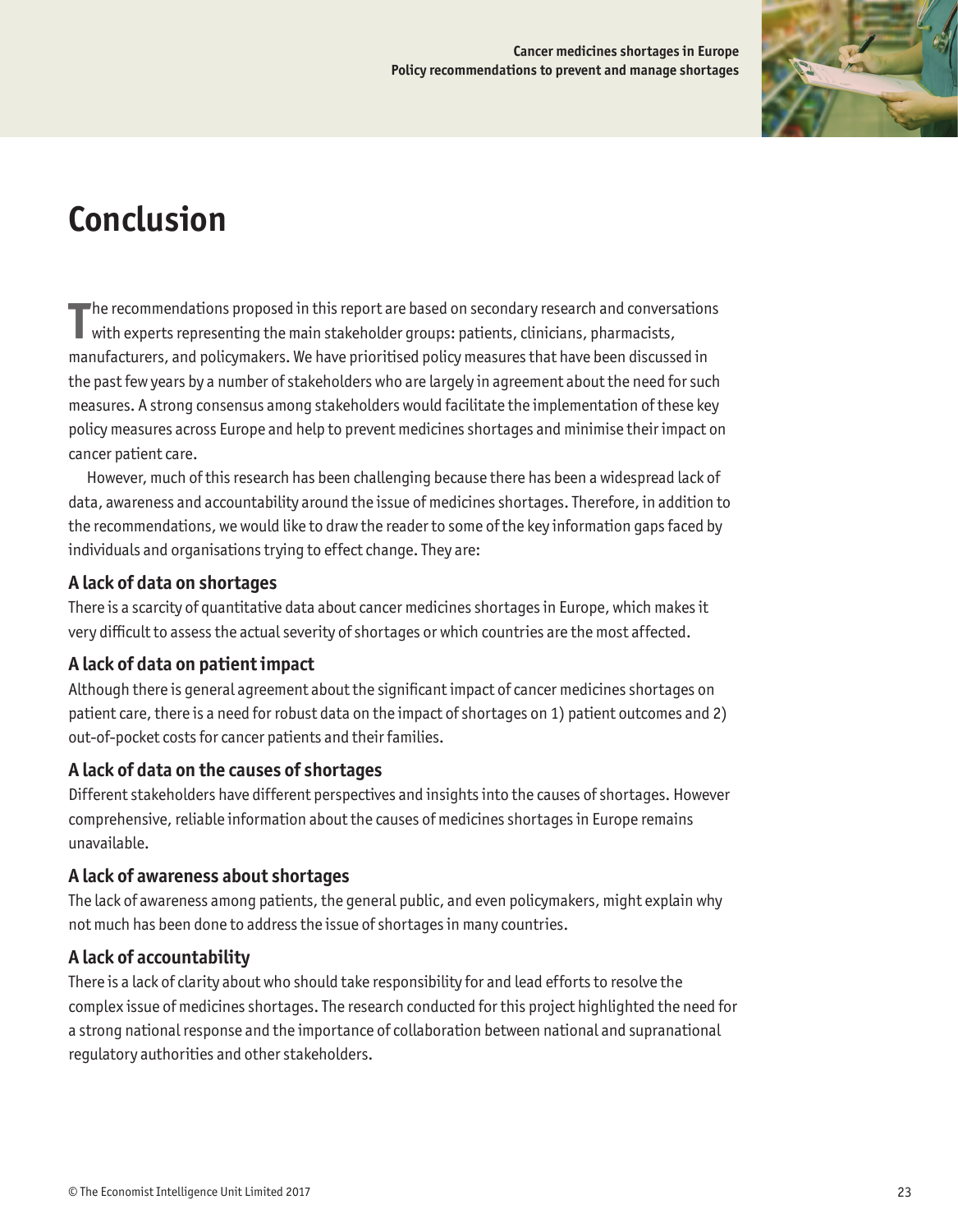

## **A lack of understanding about the unique regulatory framework in Europe**

There have been a number of calls to find a Europe-wide solution for the problem of medicines shortages. The EMA is a part of a regulatory network along with national competent authorities and the European Commission. The EMA is mainly involved with shortages that arise due to manufacturing and quality issues. Shortages related to economic or business causes – such as pricing and reimbursement policies, procurement practices, or parallel trade – are not within the remit of the EMA.

As this report was being edited, in March 2017 the European Parliament published a resolution on EU options for improving access to medicines (2016/2057(INI)).<sup>66</sup> Not surprisingly, the resolution highlights many of the issues outlined above, for example, that the EU has not implemented a "transparent reporting mechanism on the causes of medicines shortages" and lags behind the USA in this respect.<sup>66</sup> The policy recommendations proposed in this report resonate with the calls for actions in the resolution. More importantly, the European Parliament resolution calls for the European Commission and Council to enhance the remit of the EMA to coordinate the Europe-wide activities for dealing with medicines shortages.<sup>66</sup>

Until there has been improvement in the above issues, effecting and measuring change will remain challenging. Medicines shortages in cancer care in Europe is too important an issue to be ignored. We call on national governments and health authorities to work on improving standards and processes to prevent and manage shortages across the region.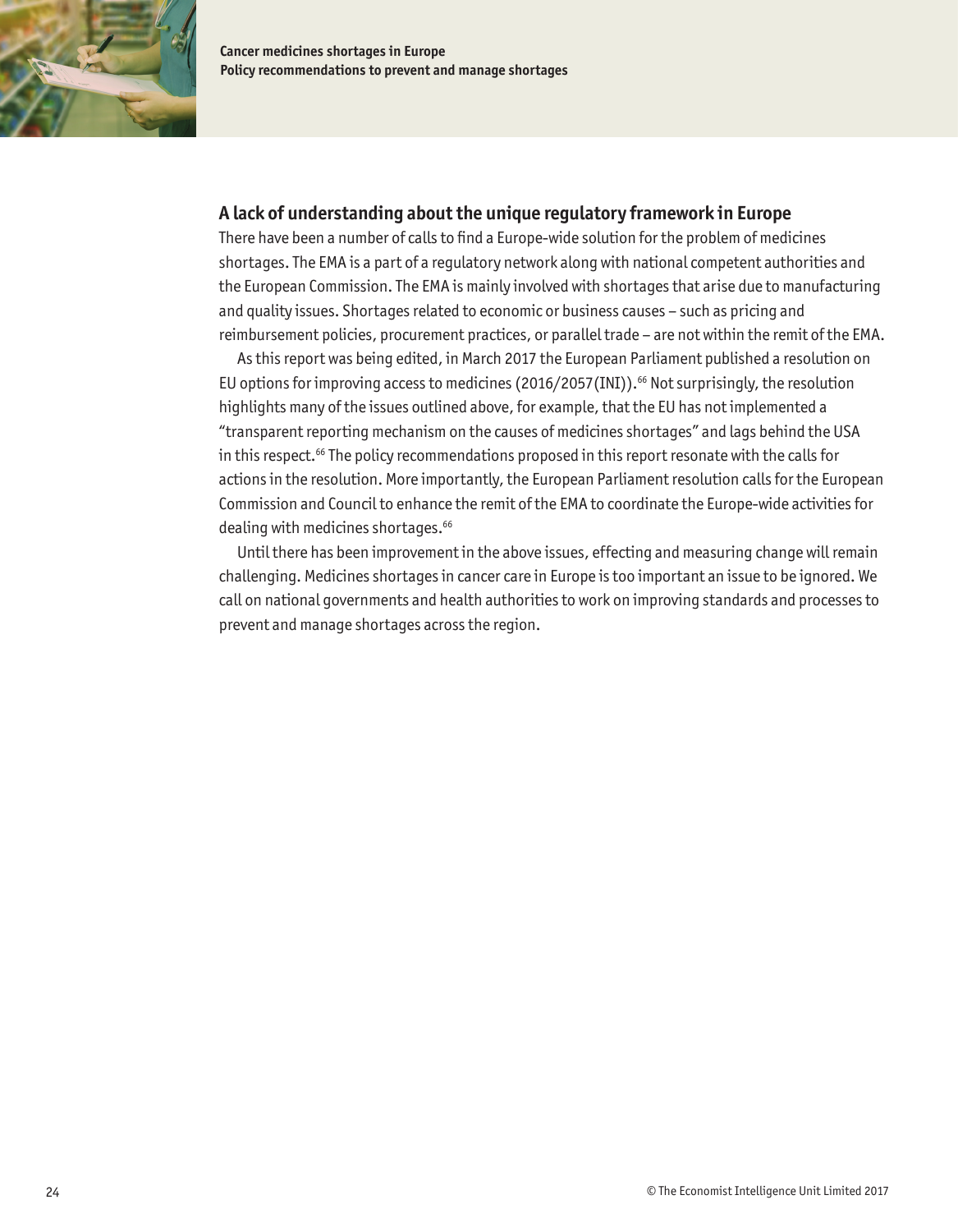

# <span id="page-26-0"></span>**References**

- 1. WHO. Meeting Report: Technical Definitions of Shortages and Stockouts of Medicines and Vaccines. Geneva: World Health Organization, 2017. Available from: [http://www.who.int/medicines/areas/access/Meeting\\_report\\_October\\_Shortages.](http://www.who.int/medicines/areas/access/Meeting_report_October_Shortages.pdf) [pdf](http://www.who.int/medicines/areas/access/Meeting_report_October_Shortages.pdf).
- 2. United Nations General Assembly. Transforming our world: the 2030 Agenda for Sustainable Development New York: United Nations, 2015. Available from: [http://www.un.org/ga/search/view\\_doc.asp?symbol=A/RES/70/1&Lang=E](http://www.un.org/ga/search/view_doc.asp?symbol=A/RES/70/1&Lang=E).
- 3. EMA. European Medicines Agency [Internet]. London European Medicines Agency; [cited 24 February 2017]. Available from: [http://www.ema.europa.eu/ema/.](http://www.ema.europa.eu/ema/)
- 4. EMA. The European regulatory system for medicines: A consistent approach to medicines regulation across the European Union. London: European Medicines Agency (EMA), 2016. Available from: [http://www.ema.europa.eu/docs/en\\_GB/](http://www.ema.europa.eu/docs/en_GB/document_library/Leaflet/2014/08/WC500171674.pdf) [document\\_library/Leaflet/2014/08/WC500171674.pdf](http://www.ema.europa.eu/docs/en_GB/document_library/Leaflet/2014/08/WC500171674.pdf).
- 5. Cherny N, Sullivan R, Torode J, et al. ESMO European Consortium Study on the availability, out-of-pocket costs and accessibility of antineoplastic medicines in Europe. Ann Oncol. 2016;27(8):1423-43.
- 6. Cherny NI, Baselga J, de Conno F, et al. Formulary availability and regulatory barriers to accessibility of opioids for cancer pain in Europe: a report from the ESMO/EAPC Opioid Policy Initiative. Ann Oncol. 2010;21(3):615-26.
- 7. De Weerdt E, Simoens S, Casteels M, et al. Toward a European definition for a drug shortage: a qualitative study. Front Pharmacol. 2015;6:253.
- 8. Bogaert P, Bochenek T, Prokop A, et al. A Qualitative Approach to a Better Understanding of the Problems Underlying Drug Shortages, as Viewed from Belgian, French and the European Union's Perspectives. PLoS One. 2015;10(5):e0125691.
- 9. Pauwels K, Simoens S, Casteels M, et al. Insights into European drug shortages: a survey of hospital pharmacists. PLoS One. 2015;10(3):e0119322.
- 10. Birgli. An Evaluation of Medicines Shortages in Europe with a more in-depth review of these in France, Greece, Poland, Spain, and the United Kingdom. Zug: Birgli, 2013. Available from: [http://static.correofarmaceutico.com/](http://static.correofarmaceutico.com/docs/2013/10/21/evaluation.pdf) [docs/2013/10/21/evaluation.pdf.](http://static.correofarmaceutico.com/docs/2013/10/21/evaluation.pdf)
- 11. EMA. Developing a proactive approach to the prevention of medicines shortages due to manufacturing and quality problems. London: European Medicines Agency (EMA), 2016. Available from: [http://www.ema.europa.eu/docs/en\\_GB/](http://www.ema.europa.eu/docs/en_GB/document_library/Report/2016/01/WC500200281.pdf) [document\\_library/Report/2016/01/WC500200281.pdf.](http://www.ema.europa.eu/docs/en_GB/document_library/Report/2016/01/WC500200281.pdf)
- 12. WHO. Medicines shortages: Global approaches to addressing shortages of essential medicines in health systems. WHO Drug Information. 2016;30(2):180-5.
- 13. WHO Executive Board 138th session. Addressing the global shortage of medicines, and the safety and accessibility of children's mediciation. Geneva: World Health Organization, 2015. Available from: [http://apps.who.int/iris/](http://apps.who.int/iris/bitstream/10665/250709/1/B138_41-en.pdf) [bitstream/10665/250709/1/B138\\_41-en.pdf.](http://apps.who.int/iris/bitstream/10665/250709/1/B138_41-en.pdf)
- 14. Sixty-ninth World Health Assembly. Addressing the global shortage of medicines and vaccines. Geneva: World Health Organization, 2016. Available from: [http://apps.who.int/iris/bitstream/10665/252805/1/A69\\_R25-en.pdf](http://apps.who.int/iris/bitstream/10665/252805/1/A69_R25-en.pdf).
- 15. Rider AE, Templet DJ, Daley MJ, et al. Clinical dilemmas and a review of strategies to manage drug shortages. J Pharm Pract. 2013;26(3):183-91.
- 16. Elzawawy AM, Kerr DJ. Variation in the availability of cancer drug generics in the United States of America. Ann Oncol. 2013;24 Suppl 5:v17-22.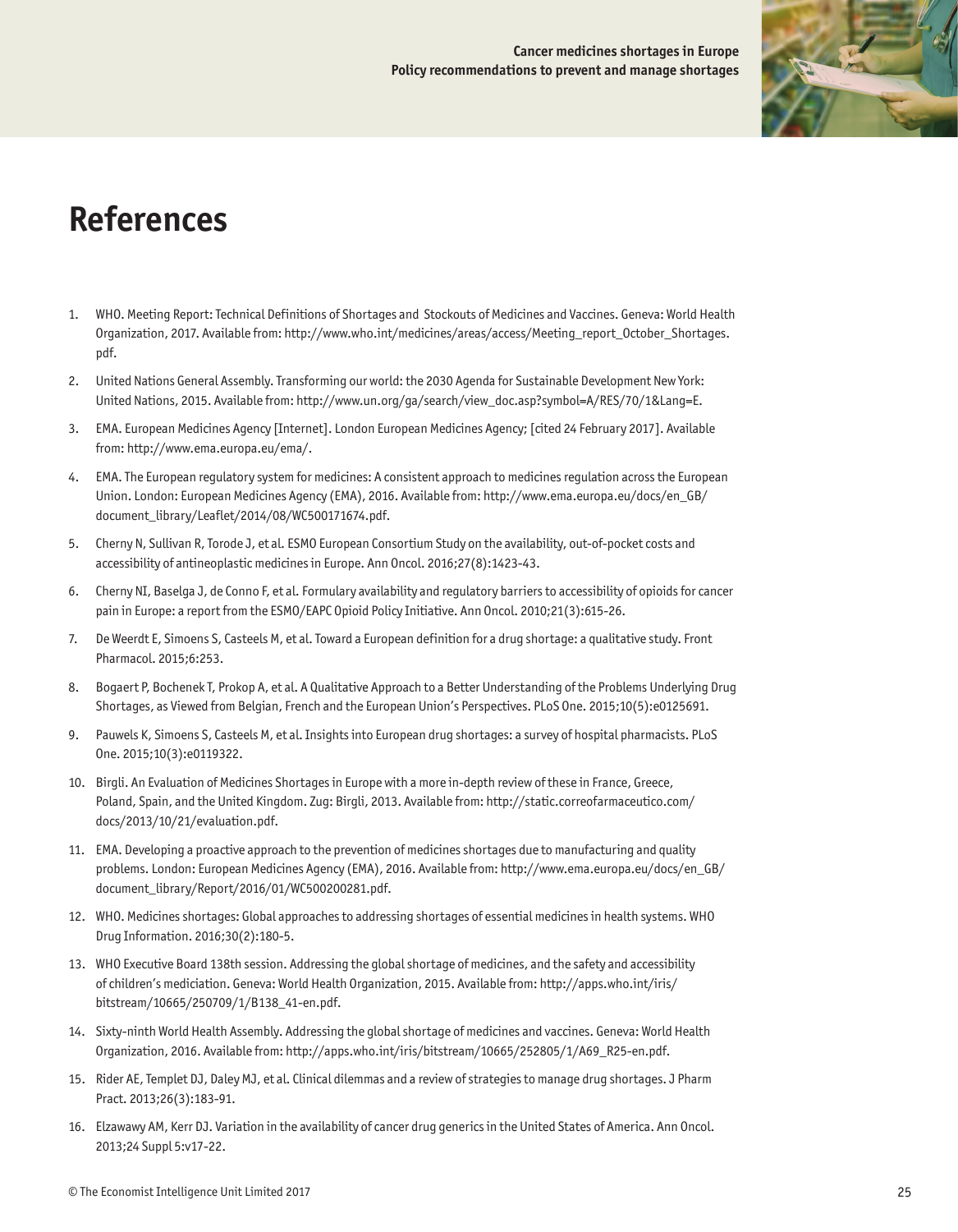

- 17. FDA. Strategic plan for preventing and mitigating drug shortages Silver Spring (MD) U. S. Food and Drug Administration, 2013. Available from:<http://www.fda.gov/downloads/Drugs/DrugSafety/DrugShortages/UCM372566.pdf>.
- 18. European Association of Hospital Pharmacists. Medicines shortages in European hospitals. Brussels: European Association of Hospital Pharmacists (EAHP), 2014. Available from: [http://www.eahp.eu/sites/default/files/shortages\\_](http://www.eahp.eu/sites/default/files/shortages_report05online.pdf) [report05online.pdf.](http://www.eahp.eu/sites/default/files/shortages_report05online.pdf)
- 19. Pharmaceutical Group of the European Union (PGEU). Statement: Medicine shortages in European community pharmacies Brussels: Pharmaceutical Group of the European Union (PGEU), 2013. Available from: [http://www.pgeu.eu/en/library/2](http://www.pgeu.eu/en/library/2-position-papers/154-pgeu-statement-on-medicine-shortages-in-european-community-pharmacies.html) [position-papers/154-pgeu-statement-on-medicine-shortages-in-european-community-pharmacies.html.](http://www.pgeu.eu/en/library/2-position-papers/154-pgeu-statement-on-medicine-shortages-in-european-community-pharmacies.html)
- 20. Pauwels K, Huys I, Casteels M, et al. Drug shortages in European countries: a trade-off between market attractiveness and cost containment? BMC Health Serv Res. 2014;14:438.
- 21. EMA. Reflection paper on medicinal-product supply shortages caused by manufacturing / good-manufacturing-practice compliance problems. London: European Medicines Agency (EMA), 2012. Available from: [http://www.ema.europa.eu/](http://www.ema.europa.eu/ema/pages/includes/document/open_document.jsp?webContentId=WC500135113) [ema/pages/includes/document/open\\_document.jsp?webContentId=WC500135113.](http://www.ema.europa.eu/ema/pages/includes/document/open_document.jsp?webContentId=WC500135113)
- 22. Institute for Safe Medication Practices. ISMP Safety Alert Special Issue Drug shortages: National survey reveals high level of frustration, low level of safety [Internet]. Institute for Safe Medication Practices; [cited 29 November 2016]. Available from: <https://www.ismp.org/newsletters/acutecare/articles/20100923.asp>.
- 23. Becker DJ, Talwar S, Levy BP, et al. Impact of oncology drug shortages on patient therapy: unplanned treatment changes. J Oncol Pract. 2013;9(4):e122-8.
- 24. Gogineni K, Shuman KL, Emanuel EJ. Survey of oncologists about shortages of cancer drugs. N Engl J Med. 2013;369(25):2463-4.
- 25. Goldsack JC, Reilly C, Bush C, et al. Impact of shortages of injectable oncology drugs on patient care. Am J Health Syst Pharm. 2014;71(7):571-8.
- 26. Kehl KL, Gray SW, Kim B, et al. Oncologists' experiences with drug shortages. J Oncol Pract. 2015;11(2):e154-62.
- 27. McBride A, Holle LM, Westendorf C, et al. National survey on the effect of oncology drug shortages on cancer care. Am J Health Syst Pharm. 2013;70(7):609-17.
- 28. Salazar EG, Bernhardt MB, Li Y, et al. The impact of chemotherapy shortages on COG and local clinical trials: a report from the Children's Oncology Group. Pediatr Blood Cancer. 2015;62(6):940-4.
- 29. Decamp M, Joffe S, Fernandez CV, et al. Chemotherapy drug shortages in pediatric oncology: a consensus statement. Pediatrics. 2014;133(3):e716-24.
- 30. Beck JC, Smith LD, Gordon BG, et al. An ethical framework for responding to drug shortages in pediatric oncology. Pediatr Blood Cancer. 2015;62(6):931-4.
- 31. Unguru Y, Fernandez CV, Bernhardt B, et al. An Ethical Framework for Allocating Scarce Life-Saving Chemotherapy and Supportive Care Drugs for Childhood Cancer. J Natl Cancer Inst. 2016;108(6):djv392.
- 32. Bauters T, Claus BO, Norga K, et al. Chemotherapy drug shortages in paediatric oncology: A 14-year single-centre experience in Belgium. J Oncol Pharm Pract. 2016;22(6):766-70.
- 33. Acipayam C, Sezgin G, Bayram I, et al. Treatment of Wilms tumor using carboplatin compared to therapy without carboplatin. Pediatr Blood Cancer. 2014;61(9):1578-83.
- 34. Berger JL, Smith A, Zorn KK, et al. Outcomes analysis of an alternative formulation of PEGylated liposomal doxorubicin in recurrent epithelial ovarian carcinoma during the drug shortage era. Onco Targets Ther. 2014;7:1409-13.
- 35. Chuang VT, Suno M. Levoleucovorin as replacement for leucovorin in cancer treatment. Ann Pharmacother. 2012;46(10):1349-57.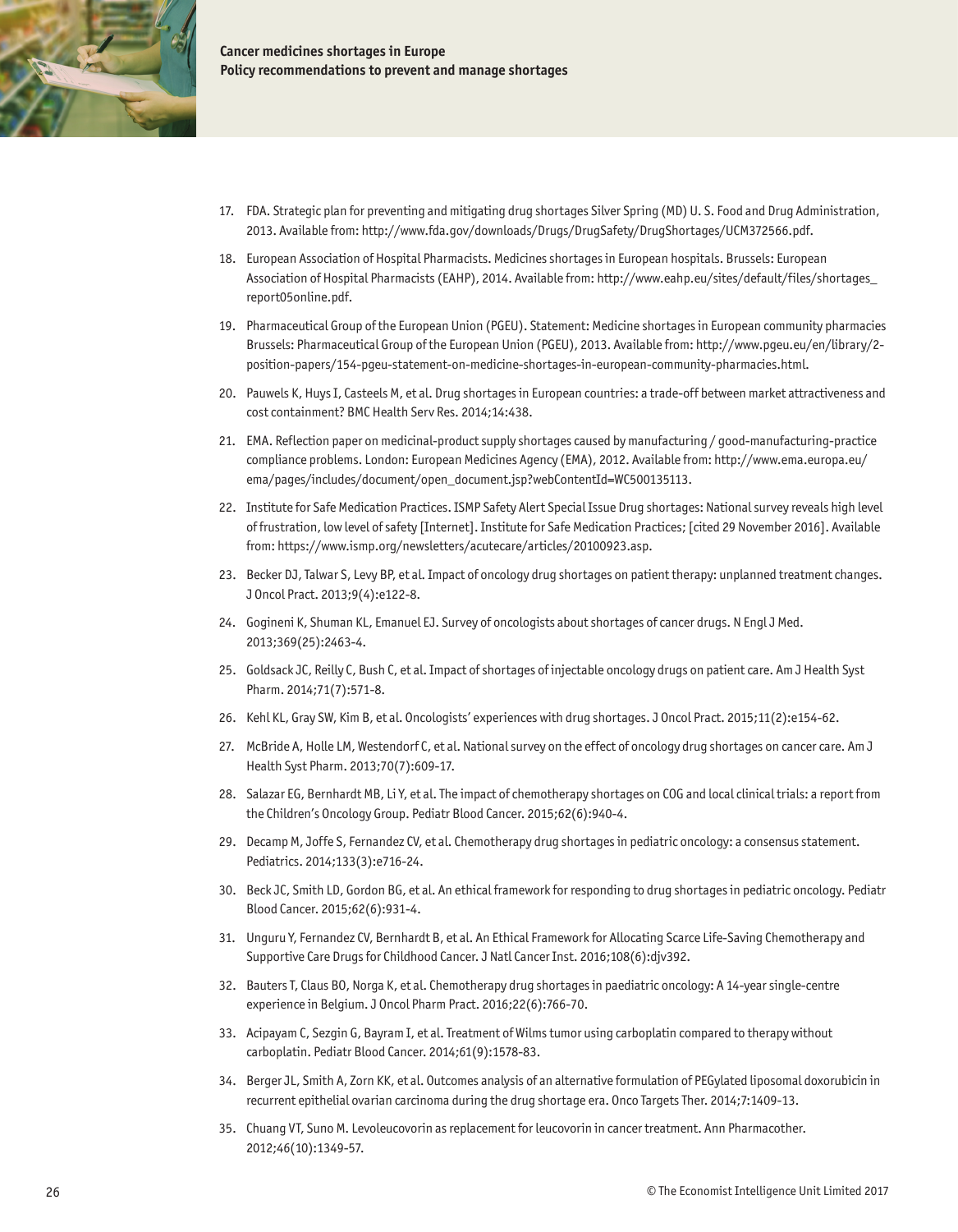

- 36. Morgan KP, Snavely AC, Wind LS, et al. Rates of Renal Toxicity in Cancer Patients Receiving Cisplatin With and Without Mannitol. Ann Pharmacother. 2014;48(7):863-9.
- 37. Nickel RS, Keller F, Bergsagel J, et al. Mitoxantrone as a substitute for daunorubicin during induction in newly diagnosed lymphoblastic leukemia and lymphoma. Pediatr Blood Cancer. 2014;61(5):810-4.
- 38. Patel S, Liedtke M, Ngo D, et al. A single-center experience of the nationwide daunorubicin shortage: substitution with doxorubicin in adult acute lymphoblastic leukemia. Leuk Lymphoma. 2013;54(10):2231-5.
- 39. Shank BR, Seung AH, Kinsman K, et al. Effects of the leucovorin shortage: Pilot study investigating cost, efficacy, and toxicity comparison of low fixed-dose versus body surface area-adjusted leucovorin dosing in patients with resectable colon or metastatic colorectal cancer. J Oncol Pharm Pract. 2016.
- 40. Smith JA, Costales AB, Jaffari M, et al. Is it equivalent? Evaluation of the clinical activity of single agent Lipodox(R) compared to single agent Doxil(R) in ovarian cancer treatment. J Oncol Pharm Pract. 2016;22(4):599-604.
- 41. Trifilio S, Zhou Z, Mehta J, et al. Idarubicin appears equivalent to dose-intense daunorubicin for remission induction in patients with acute myeloid leukemia. Leuk Res. 2013;37(8):868-71.
- 42. Fox ER, Sweet BV, Jensen V. Drug shortages: a complex health care crisis. Mayo Clin Proc. 2014;89(3):361-73.
- 43. Havrilesky LJ, Garfield CF, Barnett JC, et al. Economic impact of paclitaxel shortage in patients with newly diagnosed ovarian cancer. Gynecol Oncol. 2012;125(3):631-4.
- 44. Hayes MS, Ward MA, Slabaugh SL, et al. Lessons from the leucovorin shortages between 2009 and 2012 in a medicare advantage population: where do we go from here? Am Health Drug Benefits. 2014;7(5):264-70.
- 45. Kweder SL, Dill S. Drug shortages: the cycle of quantity and quality. Clin Pharmacol Ther. 2013;93(3):245-51.
- 46. De Weerdt E, Simoens S, Hombroeckx L, et al. Causes of drug shortages in the legal pharmaceutical framework. Regul Toxicol Pharmacol. 2015;71(2):251-8.
- 47. FDA. Drug Shortages Infographic. Silver Spring, MA: U.S. Food and Drug Administration, 2016. Available from: [https://](https://www.fda.gov/downloads/Drugs/DrugSafety/DrugShortages/UCM441583.pdf) [www.fda.gov/downloads/Drugs/DrugSafety/DrugShortages/UCM441583.pdf](https://www.fda.gov/downloads/Drugs/DrugSafety/DrugShortages/UCM441583.pdf).
- 48. WHO Regional Office for Europe. Challenges and opportunities in improving access to medicines through efficient public procurement in the WHO European Region. Copenhagen: World Health Organization, 2016. Available from: [http://www.](http://www.euro.who.int/__data/assets/pdf_file/0003/323598/Challenges-opportunities-improving-access-medicines-efficient-public-procurement.pdf?ua=1) [euro.who.int/\\_\\_data/assets/pdf\\_file/0003/323598/Challenges-opportunities-improving-access-medicines-efficient](http://www.euro.who.int/__data/assets/pdf_file/0003/323598/Challenges-opportunities-improving-access-medicines-efficient-public-procurement.pdf?ua=1)[public-procurement.pdf?ua=1](http://www.euro.who.int/__data/assets/pdf_file/0003/323598/Challenges-opportunities-improving-access-medicines-efficient-public-procurement.pdf?ua=1).
- 49. EMA. Communication by the European Medicines Agency on supply shortages of medicinal products. London: European Medicines Agency, 2013. Available from: [http://www.ema.europa.eu/docs/en\\_GB/document\\_library/Other/2014/01/](http://www.ema.europa.eu/docs/en_GB/document_library/Other/2014/01/WC500159389.pdf) [WC500159389.pdf.](http://www.ema.europa.eu/docs/en_GB/document_library/Other/2014/01/WC500159389.pdf)
- 50. EMA. Medicine shortages [Internet]. London: European Medicines Agency; [cited 24 February 2017]. Available from: [http://www.ema.europa.eu/ema/index.jsp?curl=pages/regulation/general/general\\_content\\_000588.](http://www.ema.europa.eu/ema/index.jsp?curl=pages/regulation/general/general_content_000588.jsp&mid=WC0b01ac05807477a5) [jsp&mid=WC0b01ac05807477a5.](http://www.ema.europa.eu/ema/index.jsp?curl=pages/regulation/general/general_content_000588.jsp&mid=WC0b01ac05807477a5)
- 51. Heads of Medicines Agencies, EMA. European Union Medicines Agencies Network Strategy to 2020: Working together to improve health. London: European Medicines Agency (EMA). Available from: [http://www.ema.europa.eu/docs/en\\_GB/](http://www.ema.europa.eu/docs/en_GB/document_library/Other/2015/12/WC500199060.pdf) [document\\_library/Other/2015/12/WC500199060.pdf](http://www.ema.europa.eu/docs/en_GB/document_library/Other/2015/12/WC500199060.pdf).
- 52. 2014 Drug Shortages Summit. Horsham, PA: Institute for Safe Medication Practices (ISMP), 2014. Available from: [https://](https://www.ismp.org/pressroom/2014-Drug-Shortages-Summit.pdf) [www.ismp.org/pressroom/2014-Drug-Shortages-Summit.pdf.](https://www.ismp.org/pressroom/2014-Drug-Shortages-Summit.pdf)
- 53. FDA. FDA Drug Shortages: Current and Resolved Drug Shortages and Discontinuations Reported to FDA [Internet]. Silver Spring, MA: U.S. Food and Drug Administration; [cited 24 February 2017]. Available from: [http://www.accessdata.fda.](http://www.accessdata.fda.gov/scripts/drugshortages/default.cfm) [gov/scripts/drugshortages/default.cfm.](http://www.accessdata.fda.gov/scripts/drugshortages/default.cfm)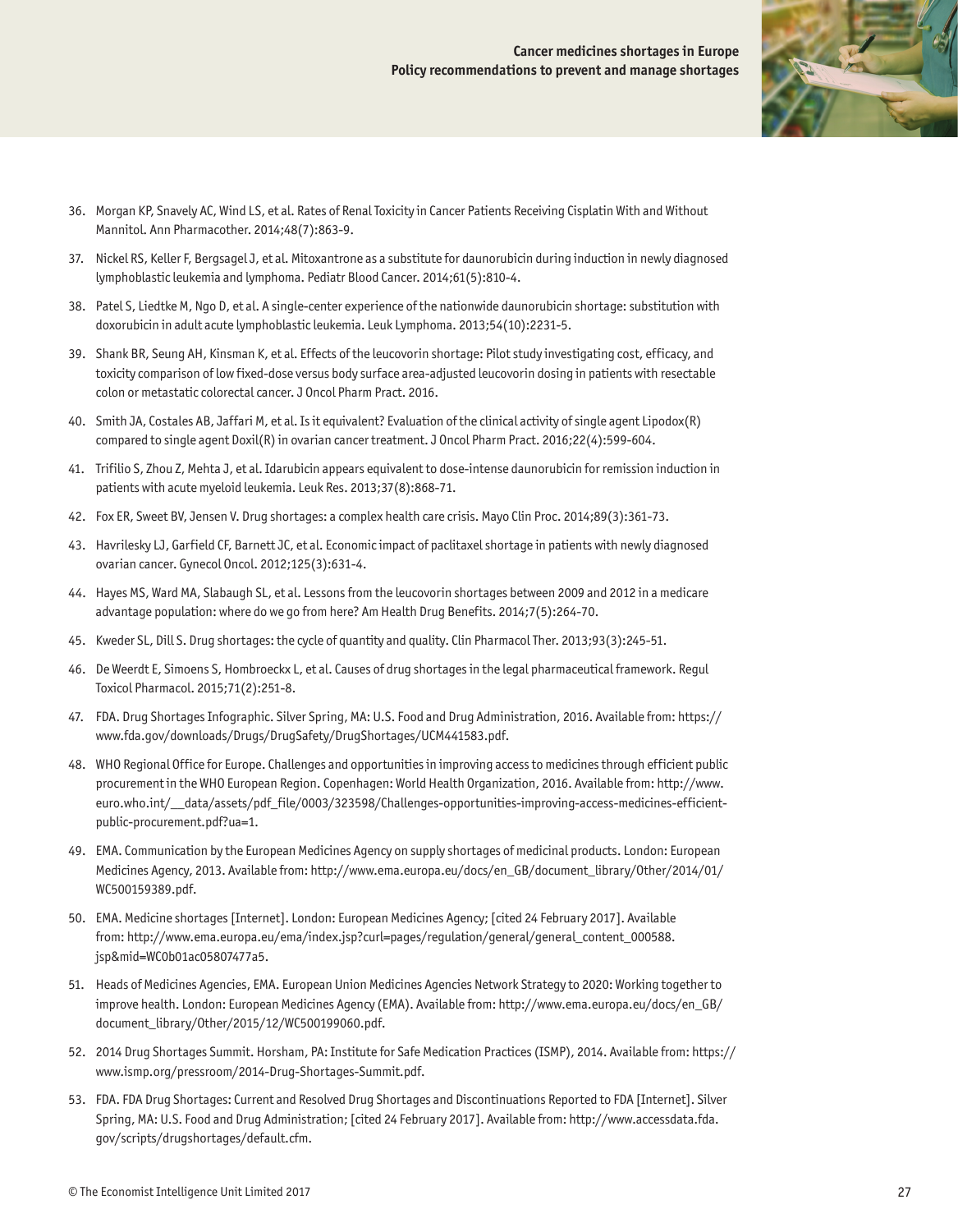

- 54. ASHP. Drug Shortages [Internet]. Bethesda (MD): American Society of Health-System Pharmacists (ASHP) [cited 24 February 2017]. Available from:<http://www.ashp.org/shortages>.
- 55. Ordre national des pharmaciens. Ruptures d'approvisionnement de médicaments : agir collectivement sur tous les fronts. Cahiers de l'ordre national des pharmaciens. 2016;8.
- 56. Heads of Medicines Agencies. HMA human stakeholders meeting. Heads of Medicines Agencies (HMA), 2016. Available from: [http://www.hma.eu/fileadmin/dateien/HMA\\_joint/03-Stakeholders\\_Info/2016\\_06\\_HMA\\_Stakeholders\\_human\\_](http://www.hma.eu/fileadmin/dateien/HMA_joint/03-Stakeholders_Info/2016_06_HMA_Stakeholders_human_meeting_May.pdf) [meeting\\_May.pdf.](http://www.hma.eu/fileadmin/dateien/HMA_joint/03-Stakeholders_Info/2016_06_HMA_Stakeholders_human_meeting_May.pdf)
- 57. Eniu A, Torode J, Magrini N, et al. Back to the 'essence' of medical treatment in oncology: the 2015 WHO Model List of Essential Medicines. ESMO Open. 2016;1(2):e000030.
- 58. WHO. WHO Model List of Essential Medicines. Geneva: World Health Organization, 2015. Available from: [http://www.who.](http://www.who.int/medicines/publications/essentialmedicines/EML_2015_FINAL_amended_NOV2015.pdf?ua=1) [int/medicines/publications/essentialmedicines/EML\\_2015\\_FINAL\\_amended\\_NOV2015.pdf?ua=1.](http://www.who.int/medicines/publications/essentialmedicines/EML_2015_FINAL_amended_NOV2015.pdf?ua=1)
- 59. EMA. Criteria for classification of critical medicinal products: Shortages due to GMP non-compliance/quality defects. London: European Medicines Agency, 2013. Available from: [http://www.ema.europa.eu/docs/en\\_GB/document\\_library/](http://www.ema.europa.eu/docs/en_GB/document_library/Other/2014/01/WC500159381.pdf) [Other/2014/01/WC500159381.pdf](http://www.ema.europa.eu/docs/en_GB/document_library/Other/2014/01/WC500159381.pdf).
- 60. EMA. Risk indicators for Shortages (Manufacturing and Quality). London: European Medicines Angency, 2014. Available from: [http://www.ema.europa.eu/docs/en\\_GB/document\\_library/Other/2014/01/WC500159386.pdf](http://www.ema.europa.eu/docs/en_GB/document_library/Other/2014/01/WC500159386.pdf).
- 61. European Commission. European Commission Fact Sheet: May infringements' package: key decisions [Internet]. Brussels: European Commission; [updated May 2016; cited 24 March 2017]. Available from: [http://europa.eu/rapid/](http://europa.eu/rapid/press-release_MEMO-16-1823_en.htm) [press-release\\_MEMO-16-1823\\_en.htm.](http://europa.eu/rapid/press-release_MEMO-16-1823_en.htm)
- 62. Stoimenova A, Petrova G. Parallel trade of medicines in Bulgaria. International Society for Pharmacoeconomics and Outcomes Research (ISPOR); 2015.
- 63. Department of Health. Trading medicines for human use: shortages and supply chain obligations London: Department of Health, 2013. Available from: [https://www.gov.uk/government/uploads/system/uploads/attachment\\_data/](https://www.gov.uk/government/uploads/system/uploads/attachment_data/file/213340/trading-medicines.pdf) [file/213340/trading-medicines.pdf](https://www.gov.uk/government/uploads/system/uploads/attachment_data/file/213340/trading-medicines.pdf).
- 64. Espín J, Rovira, J., Calleja A, et al. How can voluntary cross-border collaboration in public procurement improve access to health technologies in Europe? Copenhagen: World Health Organization Regional Office for Europe, 2017. Available from: [http://www.euro.who.int/\\_\\_data/assets/pdf\\_file/0009/331992/PB21.pdf?ua=1](http://www.euro.who.int/__data/assets/pdf_file/0009/331992/PB21.pdf?ua=1).
- 65. Friske E. Addressing looming prescription drug shortages through legislative and regulatory approaches. Minn J L Sci & Tech. 2013;14(1).
- 66. European Parliament. Options for improving access to medicines: European Parliament resolution of 2 March 2017 on EU options for improving access to medicines (2016/2057(INI)). Brussels: European Parliament. Available from: [http://www.](http://www.europarl.europa.eu/sides/getDoc.do?pubRef=-//EP//NONSGML+TA+P8-TA-2017-0061+0+DOC+PDF+V0//EN) [europarl.europa.eu/sides/getDoc.do?pubRef=-//EP//NONSGML+TA+P8-TA-2017-0061+0+DOC+PDF+V0//EN.](http://www.europarl.europa.eu/sides/getDoc.do?pubRef=-//EP//NONSGML+TA+P8-TA-2017-0061+0+DOC+PDF+V0//EN)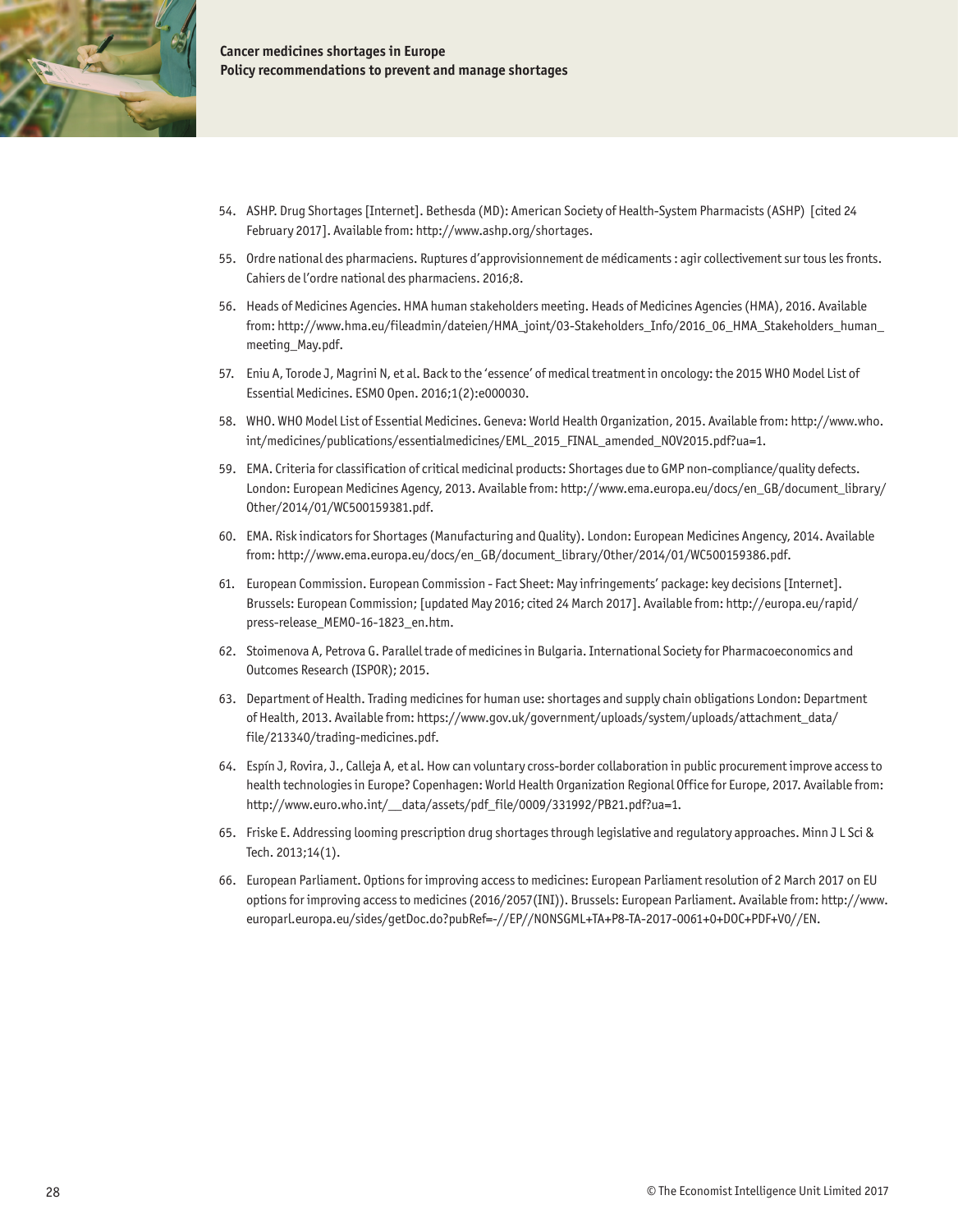While every effort has been taken to verify the accuracy of this information, The Economist Intelligence Unit Ltd. cannot accept any responsibility or liability for reliance by any person on this report or any of the information, opinions or conclusions set out in this report.

Cover image - © Have a nice day Photo/Shutterstock